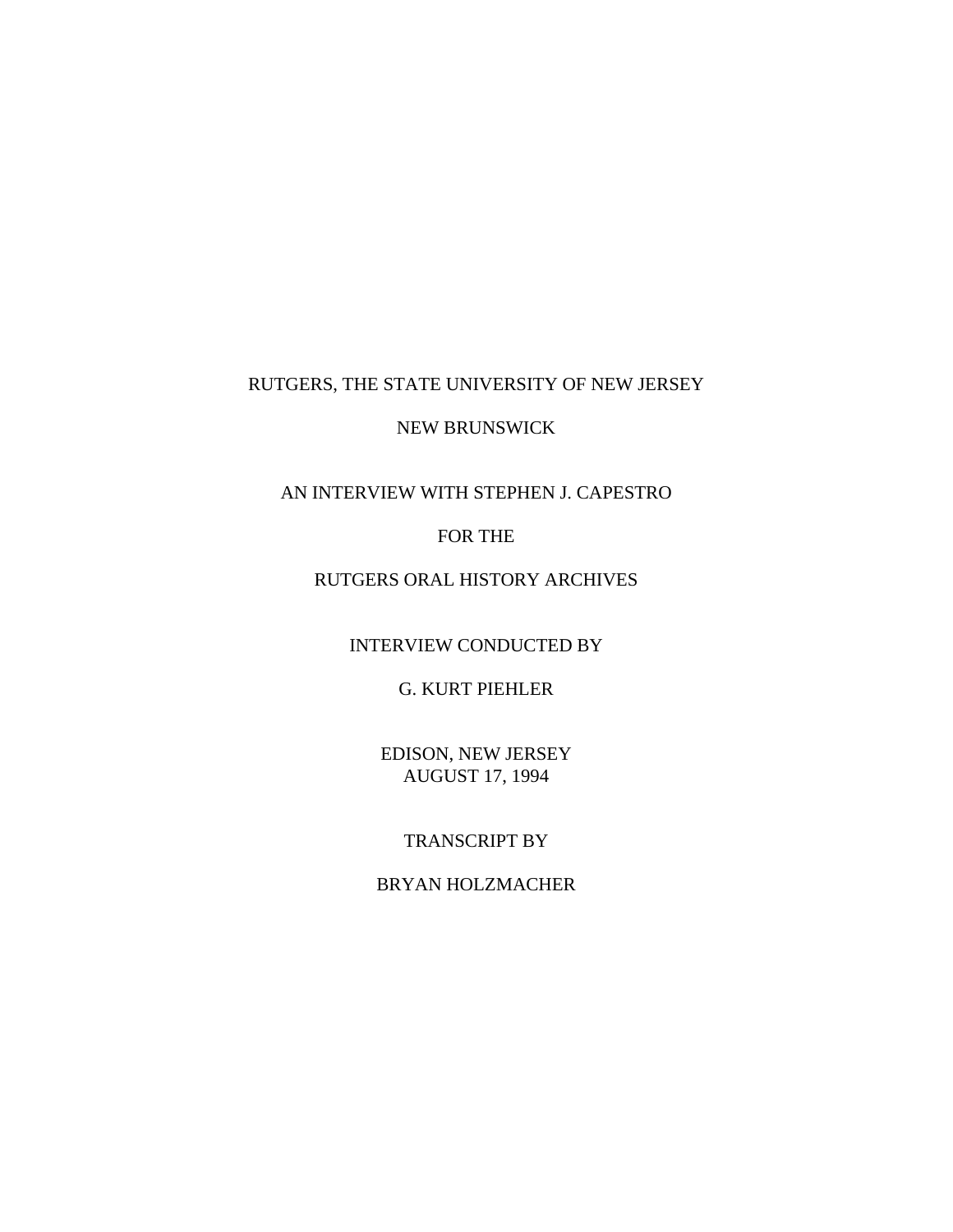G. Kurt Piehler: This begins an interview with Stephen Capestro on August 17, 1994, in Edison, New Jersey, with Kurt Piehler. I would like to begin by talking a little bit about your parents. You mentioned that your father was an immigrant from Italy.

Steve Capestro: [My] father and mother [were] from Italy, a small, mountain village near the City of Genoa, the home of Christopher Columbus. He was born in a small house, a side-byside, two-family type, with, like, a barn underneath where the cows went in. It was actually a mountain village, with a magnificent view from the top of the mountain. My dad was in the bedroom the morning that my mother was born. So, he saw his wife [being born] and actually knew her from birth. They married when she was fifteen and immigrated to the United States of America.

KP: Why did they immigrate?

SC: Actually, I've reflected in my mind many times about that, because, in my childhood, we used to meet with my uncles and aunts from different parts of Jersey and how they got there was an oddity. It was just [their] ambition to improve themselves and their lifestyle and their life. I guess the talk of everybody in the world in those days was America. I guess that the immigration was open quite freely for the Italians at that time and they took advantage of it. My father, mother and three or four brothers and brothers-in-law migrated to Brooklyn.

KP: Did they all come over together?

SC: Basically, [at] the same time, close to the same time.

KP: Did other members of their community in Italy come over also?

SC: Yes. The community was only a community of about a hundred people, but another half a mile's another small community of a hundred people. So, it's actually the same community, but like towns in a county, for example, all the small ones, but, mostly, some type of farming, yes, because there were no streets or cars or anything to get to the City of Genoa. Actually, it was impossible. I guess most of it was farming. They took it to a village down the mountain and whoever was going to purchase [the produce] would meet them down there and they would distribute their tomatoes or whatever it was [that] they were distributing to those people. They came to Brooklyn by boat, naturally, and settled in Brooklyn.

KP: It must have been quite a change for them to move from a small farming community in Italy to Brooklyn.

SC: Oh, it was amazing. My dad and uncles were telling me, they weren't here two months and they all lived, like, four couples in one house and four couples in another house, two or threefamily townhouses in Brooklyn. They went to work in the wholesale fruit and vegetable markets, driving teams of horses to deliver the fruits and vegetables to the retail stores, and that's how they started. Then, they'd sit and talk about their dreams at night, after work, and discuss their future, how they were going to do something, and they did.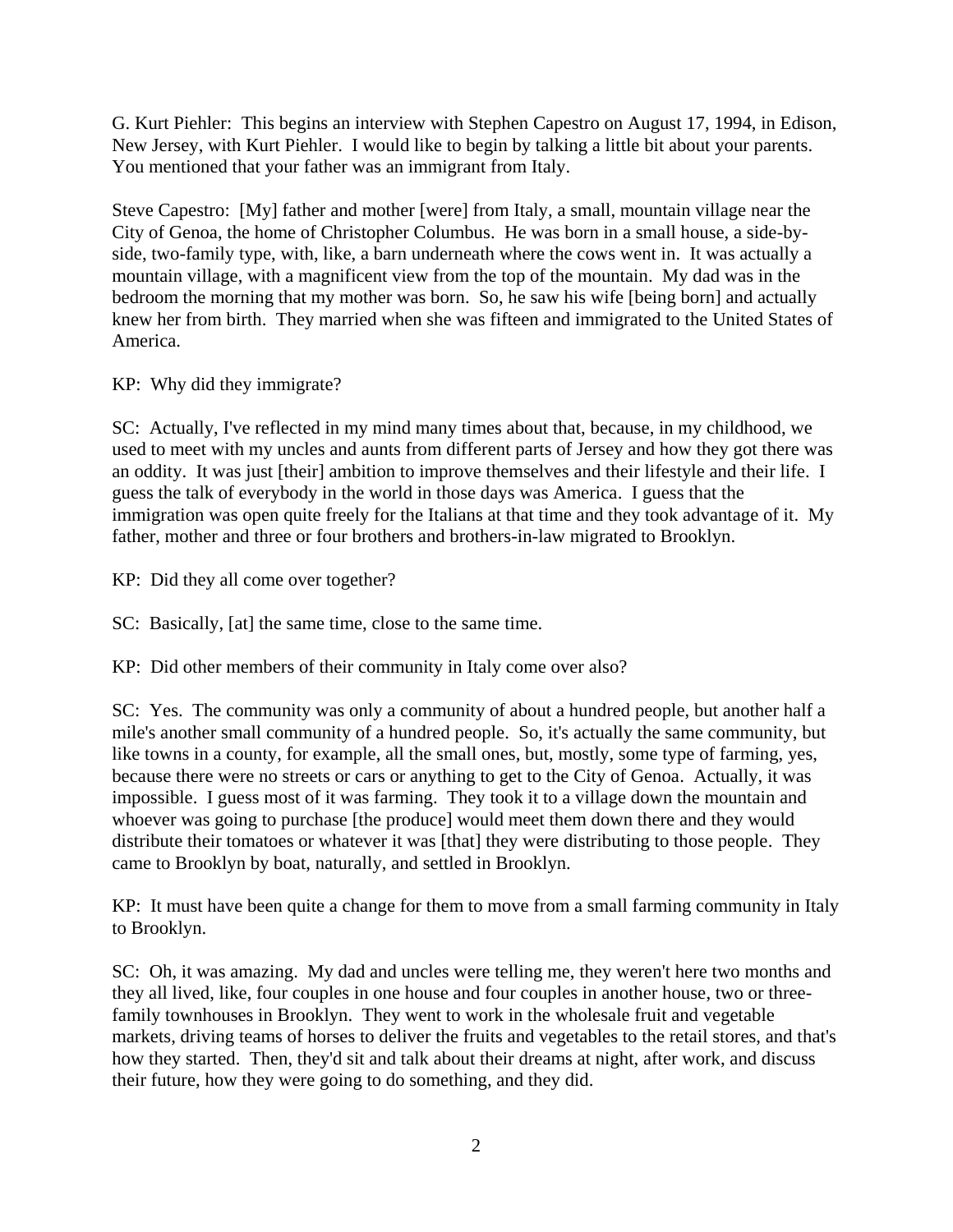### KP: What did your father end up doing?

SC: Well, the story I heard, they all got together one night and decided [that] they're going to move and, being from the City of Genoa, or near it, I guess there's an attraction for the water. They found out about the Jersey Shore and got a map and they drew straws and each one picked the town [that] they're going to settle in. My dad picked Avon-by-the-Sea, one uncle picked Belmar, the next town, one picked Bradley Beach, one picked Point Pleasant, etc., and they moved down. My dad started with a small fruit and vegetable store. My uncle in Point Pleasant did the same. One in Manasquan started with a small luncheonette. Most of them, actually, went into that kind of business for themselves. My mother's brother stayed in Jamaica, Long Island, kept working up there in the fruit and vegetable wholesale [business]. He started acquiring lots, a lot of fifty-by-fifty. He never married until later on in life. He bought a lot for fifty-by-a-hundred, twenty-five-by-a-hundred. He would buy one lot and save money and buy another one. So, he acquired …

## KP: Real estate.

SC: Real estate, and kept working, and then, retired at an early age. He used to spend weekends with us, a lot of it, and help my dad around the store. My dad acquired a type of luncheonette/newspaper stand, also in Avon-by-the-Sea, and that's how they started out and expanded, went to (Superettes?), eventually.

KP: Your family made a conscious decision to spread out along the Jersey Shore.

SC: Yes, and the Genoans, I learned later, are actually merchants. I guess, coming from Genoa, you get into actually trading and that's an instinct within you, I guess. It came out, later on. No education--none of them went past the, I guess, fourth or fifth grade, but they became avid readers. When the Depression hit, my dad--well, we had gone to Europe for nine months as a child. My dad took us to Europe when I was about nine years old or seven years old, to the hometown, with my mother, my brother and I. The town was (Trensasco?). They had a little schoolroom, one-room school, and they said to me, "Why don't you go?" "All right." I had learned their dialect as a child, not thoroughly, but I learned the dialect, but they say, "Going to the school, you'll really learn your Italian." I did that and half the people couldn't understand me. [laughter] One day in school, the kids were ribbing me, bad, about my Italian. So, I went home that night and I was furious. I told my mother, "I want to take an English book to school," one of my schoolbooks, "to class," and I did. I think, if I remember correctly, Professor, the kindergarten and the first grade were in the same room, the third grade, they're all in the same room, probably, yes.

## KP: Yes.

SC: They were giving me the heat again, and so, I took my book out and I said, "Here, read this." [laughter] That was the end of the harassment, I think. It became--it was a friendly thing and it gave me an insight, of immigrants coming here, when I went back to that town. When we landed, when I got back, my dad said, "Hey, Depression hit us." I didn't know what a depression was, and he lost everything.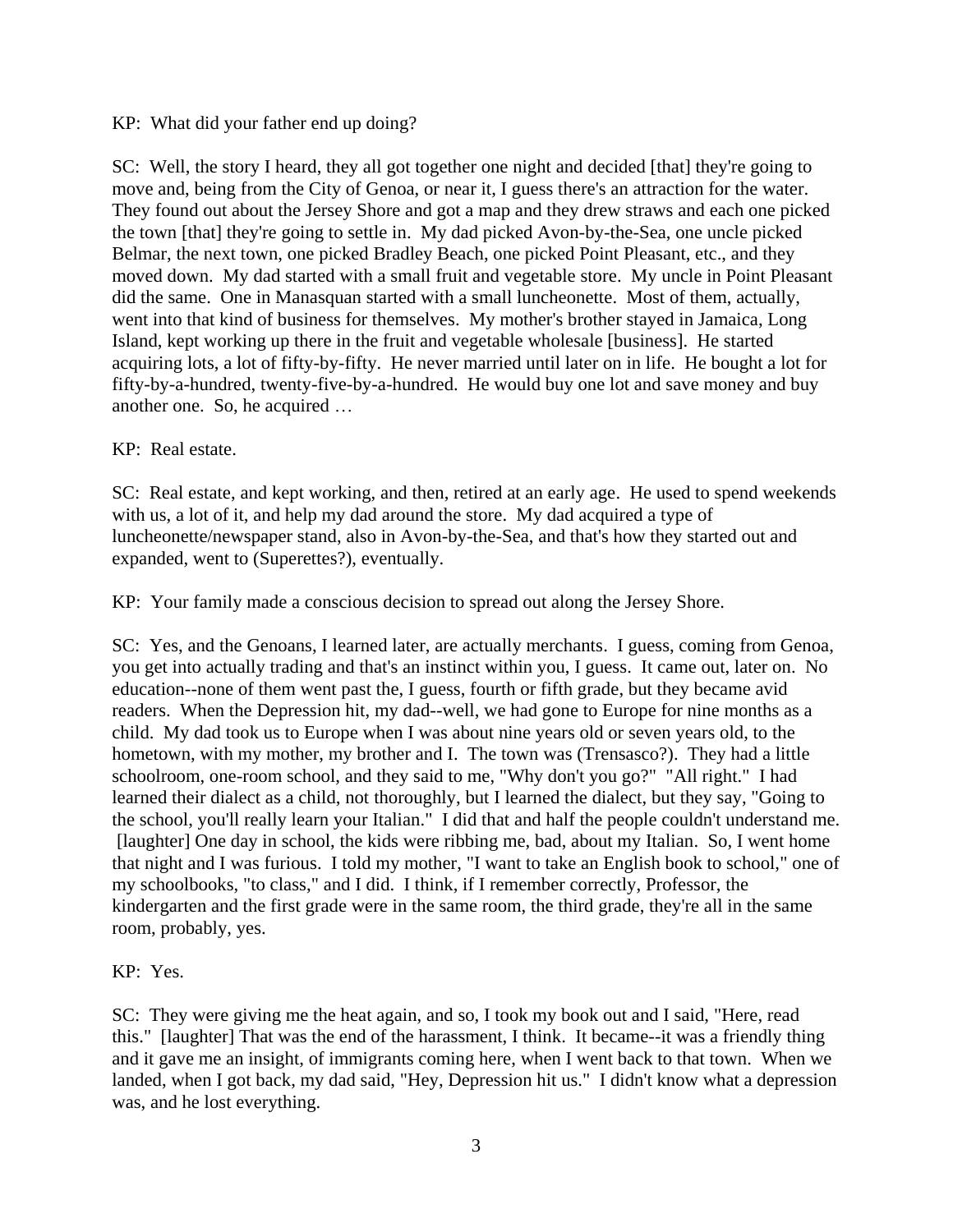KP: Your father was really hurt by the Depression.

SC: Oh, yes. My dad had done well. As I said, he had the two stores in Avon-by-the-Sea. He had sold the two of them and we moved--one, he sold the business and kept the store. It was a store with an apartment upstairs. One, he sold the building and he sold the house he acquired in Avon-by-the-Sea. He had bought land in Bradley Beach and Neptune and he bought the house and the business in Toms River and we moved to Toms River. Then, we got wiped out by the Depression. That's before we went to Italy and he told us this. I can remember my dad telling us, "We're wiped out." My dad always said to me--I used to clean fruits and vegetables when I was ten, eleven years old, in the back of the store--he made me read the *Wall Street Journal* every day.

KP: Really?

SC: And made me do the *New York Times* every day.

KP: As an eleven-year-old?

SC: As an eleven-year-old.

KP: Why was he so insistent?

SC: Well, I guess because he didn't have the option to learn that I would have and he saw what it meant to learn something about business and the stock market. He would make me read the stock prices every day, the stock [that] he bought, and tell him if he was making money or losing money. [laughter] I still do that, every day. I still watch Channel 35 and get the stock market reports and stuff. I own no stock today, but I did it. When he lost everything--keep going?

KP: Yes.

SC: He lost everything. He had saved, as I said before, the one building back in Avon-by-the-Sea. I was a freshman, just went to Rutgers as a freshman. That's when my mother cried, oh. Vinnie Utz used to go down with me and became like a son to my mother. His picture always hung over my father and mother's bed. We went back to Avon-by-the-Sea, [where we] had the apartment upstairs and my brother, who was single, started a little bit of a luncheonette. My dad went out and bought a used truck and went to the market every morning and bought the best fruits and vegetables you could buy and went door-to-door. Those people used to go to our store, looked for his fresh vegetables. He developed a trade. At age sixty or better, I guess, he was going door-to-door, [selling] fruits and vegetables and helping my brother in the store. So, he bounced back. He wasn't rich, but he didn't go on welfare. He made his way. That's the way his bringing up was, I guess. So, from then on, they got older and older and my mother kept helping my brother and that was it.

KP: Did your mother work in the store?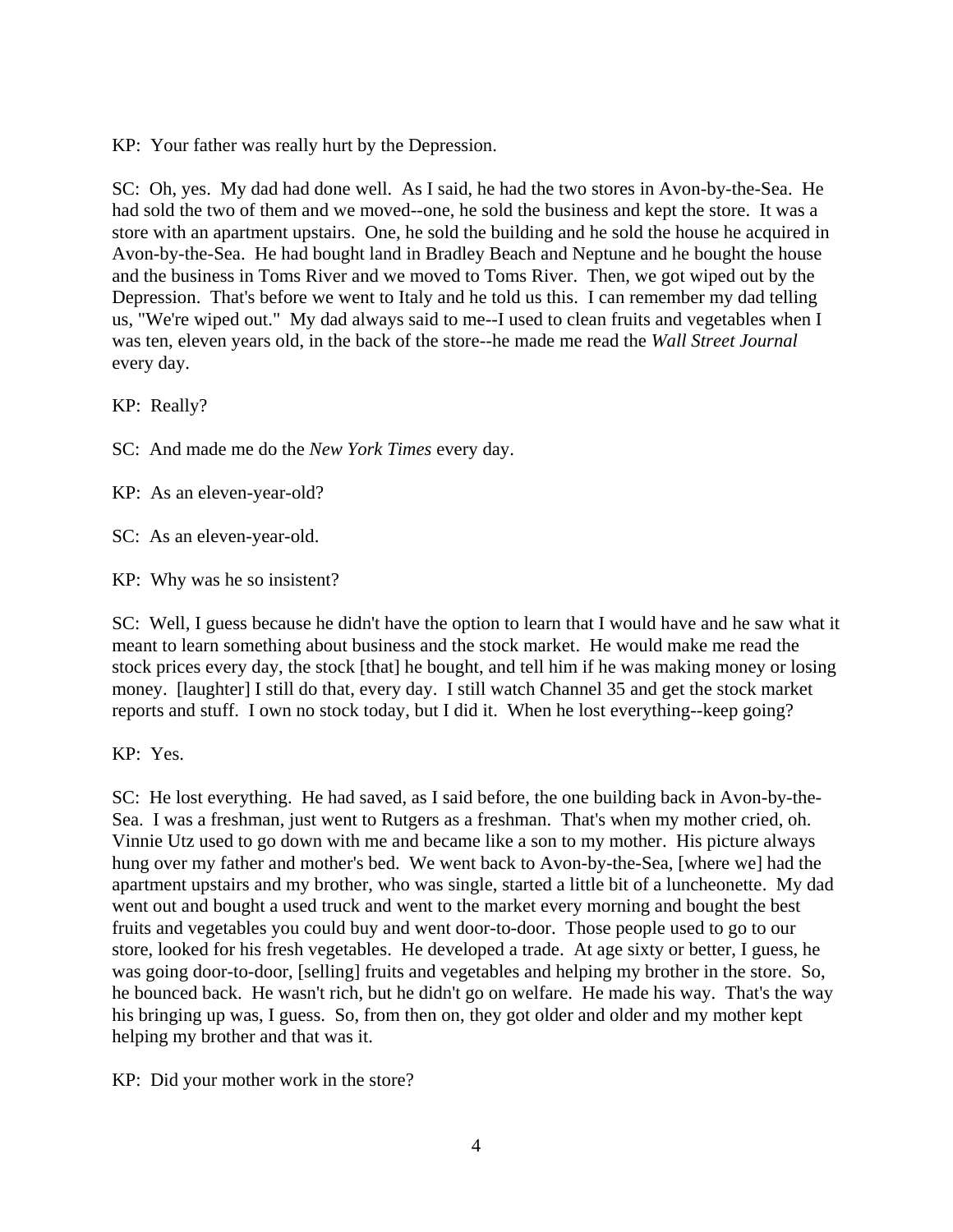SC: Oh, yes. In fact, during the war, when my brother got drafted, my mother ran that store. She might have been in her sixties. She ran that store seven days a week and never took a penny. Everything went [to my brother]; well, didn't get rich, don't misunderstand me. When my brother came back, it was all there waiting for him there.

KP: Did your brother stay in the business?

SC: He stayed in the business until my father died. My mother used to help him. Then, my mother passed away and my brother was single. I said to Joe, "Joe, what are you going to do here by yourself, seven days a week, sixteen hours a day, seventeen hours a day, apartment upstairs? How are you going to do it?" So, I got him a job, actually, in Monmouth County, janitorial. We sold the building. I wanted to buy it, frankly, because there was the three of us and my wife said, "No way. That's three ways, get rid of it. I don't want them to say you took advantage of them."

KP: Yes.

SC: A cousin I had opened a restaurant in Bradley Beach, had an apartment upstairs. So, he saw me once, said, "What's Joe going to do?" and I told him, said, "Tell Joe to come down here, live in the apartment upstairs. He can give me a hand in the tavern." So, that's what he did. He lived a life of joy until he passed away. My other brother was in Spring Lake Heights. That's pretty much my childhood and my Rutgers days.

KP: How old were you when you were living in Brooklyn?

SC: Oh, I moved out of there when I was three years old.

KP: You do not really remember Brooklyn.

SC: No.

KP: Your earliest memories are probably of growing up in Avon-by-the-Sea.

SC: No, my memories of Brooklyn, where we lived as a child, we'd go to visit [my] uncle in Point Pleasant, like [on a] Sunday afternoon--didn't have TV--families got together and BS-ed and you hear the same story about Italy, I guess, every Sunday. [laughter] That's how I learned about my childhood in Brooklyn.

KP: Were there many other Italians in Avon-by-the-Sea?

SC: Avon, yes, more Italians than Bradley Beach and Asbury Park. Of course, they were bigger towns. Avon's a town of about seven or eight square blocks. Avon was basically Irish-Italian, but, [among] the merchants, there were several Italians, I think. For a small town, that was a lot, yes. There were a lot of Italians when we went to Toms River, a lot of Italians there in the farmland. That was a small town, too, surrounded by a lot of farms. A lot of those were Italians,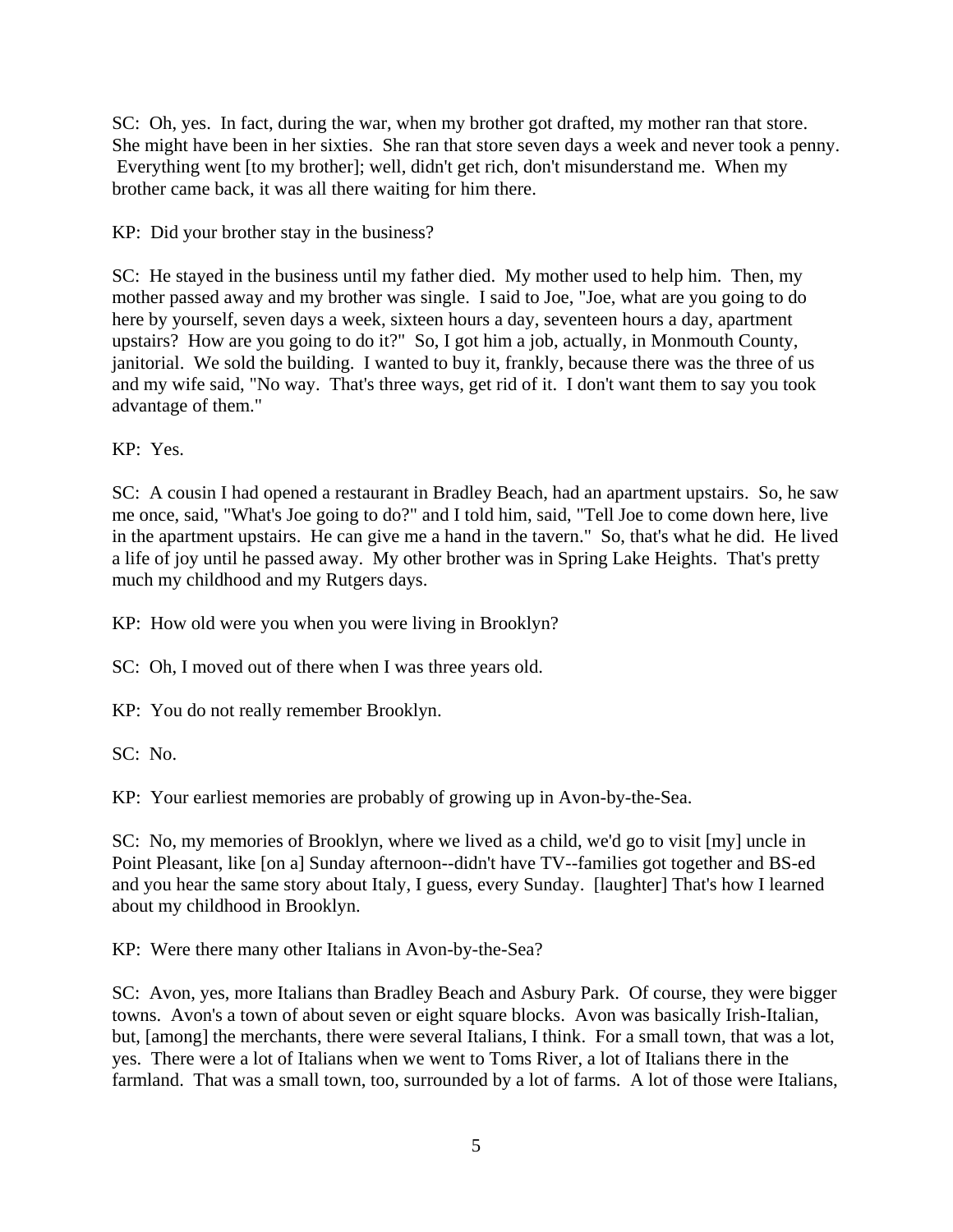chicken farms, a lot of Italians in that community, yes. Lakewood was Jewish. Ever hear of the town of Lakewood?

KP: Yes.

SC: That was Jewish.

KP: Did you ever have any problems with the Ku Klux Klan?

SC: We did. Well, they had it in Avon-by-the-Sea. I can remember the Klan's march on Main Street and giving the finger to my father when they passed his business, and he gave it back to them pretty good. [laughter] In fact, he did more than that, almost, but never around my brother. My older brother was about ten years younger than me. He almost got into a couple of scrapes over it, but my dad told him, he said, "They're going to walk by here and it's all over in five minutes, but we'll get even," and he used to tell them, "Take your mask off, so, we can see who you are." [laughter] They wouldn't do that.

KP: Did you know who was in the Klan?

SC: No, I wouldn't know.

KP: Do you think that your father knew?

SC: I doubt it.

KP: Yes.

SC: I doubt it.

KP: What was your school like in Avon-by-the-Sea? How big was it?

SC: Well, it was a grammar school. There was a grammar school there, that's all.

KP: Yes.

SC: Whatever grammar school there was, because I moved out of there--I think I was [in] seventh or eighth grade.

KP: When you moved out of Avon-by-the-Sea?

SC: [To] Toms River, yes, and Toms River was small. Toms River, in those days, was five thousand people, I think. It's actually Dover Township, but, now, it's fifty, sixty thousand, like everything else. It was a beautiful country area, oh, God, and I'd hitchhike to the beach. Seaside [Heights] was about seven miles away. Who had cars? the wealthy. [laughter] It was a good family childhood, yes. When my brothers passed away, it changed my life quite a bit, not going down [to] the Shore and stuff. I then got closer to my wife's family. My wife's of Italian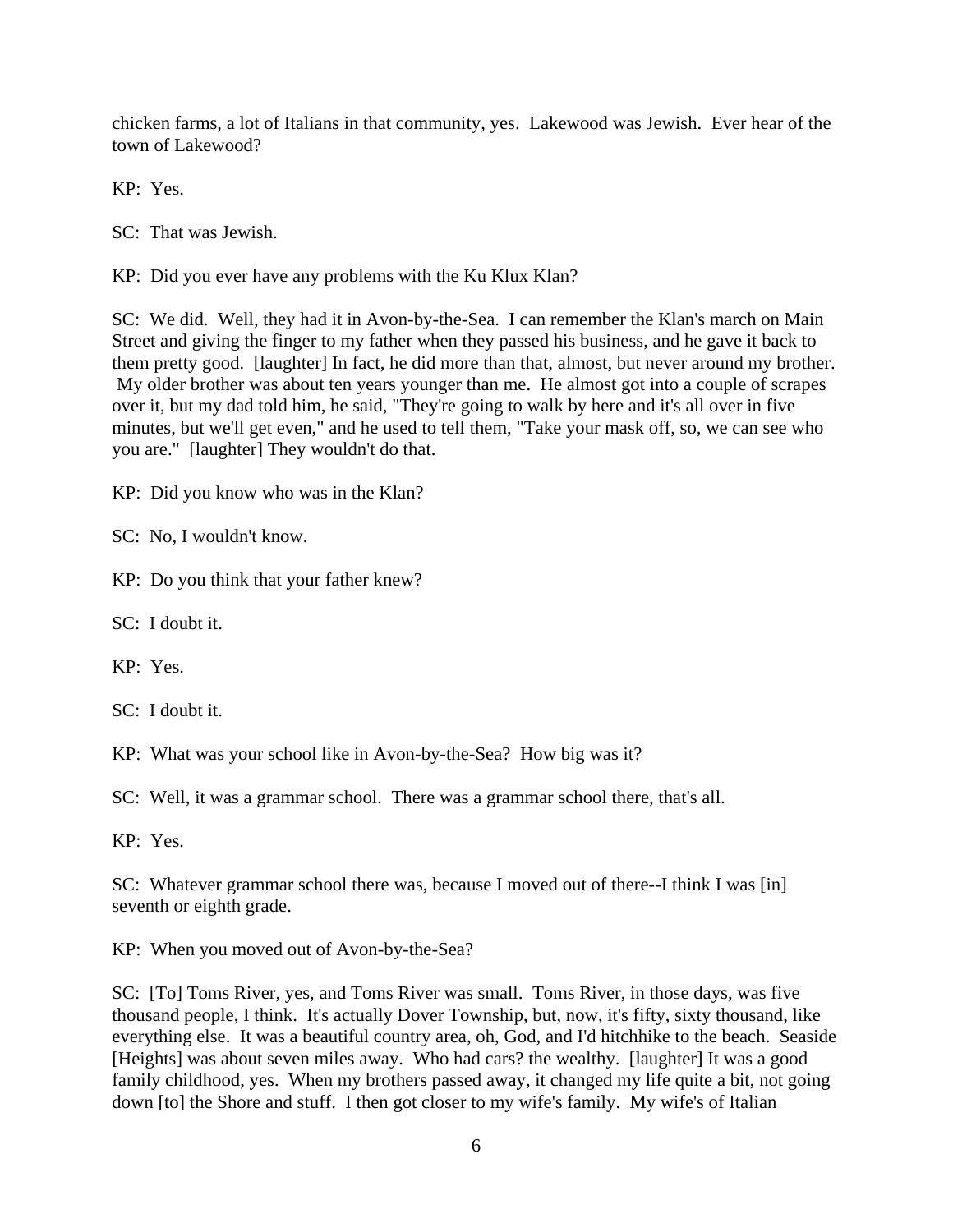heritage and they were Italian immigrants, both of them. My life became oriented in this area, when I went to Rutgers.

KP: Yes, that would happen.

SC: When I went to the service, then, when I came back from the service, we settled here. I wanted to go down to the Shore, but my wife won the battle, like other ones. She's won all of them. [laughter]

KP: When did you know that you wanted to go to college? Did your family encourage you?

SC: Oh, they always encouraged me. I knew I wanted to go to college in high school, when I played football, really. I knew it before that. In high school, Kurt, I made the varsity football team, I made the varsity track team, I made the varsity baseball team and I made the varsity basketball team. So, in one year, I was in four sports, I got letters, and that was an accomplishment. I might have been the second one [to do this] and it was a good high school. I would say, in Toms River High School, the ratio of going to college was high, Pennsylvania University, Franklin & Marshall College. I went to Franklin & Marshall Academy for a year, on a football scholarship. Then, from there, I went to Rutgers. I always wanted to go to college, I guess.

KP: Your family also encouraged you a lot.

SC: Oh, strong, strong, my mother and my brothers. I'll tell you, with Depression time, when I left Avon-by-the-Sea, I used to hitchhike back to New Brunswick. Of course, in those days, everybody picked you up. There was no violent crime in the streets. They'd get me two or three blocks. That was a hell of a start to the week. Vinnie Utz used to hitchhike down with me, once in a while, Otto Hill. They used to come down. We had some good times together.

KP: What was your major?

SC: Business Administration.

KP: What did you think that you would do after you graduated?

SC: Oh, I wanted to go in business. Fruits and vegetables, that's what I wanted; didn't turn out [that way, but] that's what I wanted. I don't mean this with any criticism of my wife, [but] money wasn't a big thing for her. She just wanted me to get a job someplace and work eight or nine hours and come home. Now, when you start a business, you don't do that. I did actually work in a grocery store with her uncle for a period of time. I wanted to go back to the Shore. I had an opportunity. My Uncle Steve, from Point Pleasant, and my dad found a restaurant that was for sale, with a liquor license, in Neptune, right over the bridge from Toms River, up from Avon. We went there, my wife and I, on a Sunday afternoon, [went] into the store, with my Uncle Steve and my dad. The man had a personal problem with his two sons, became gamblers and it was hurting their business, financially, because they're losing money. My uncle said, "Buy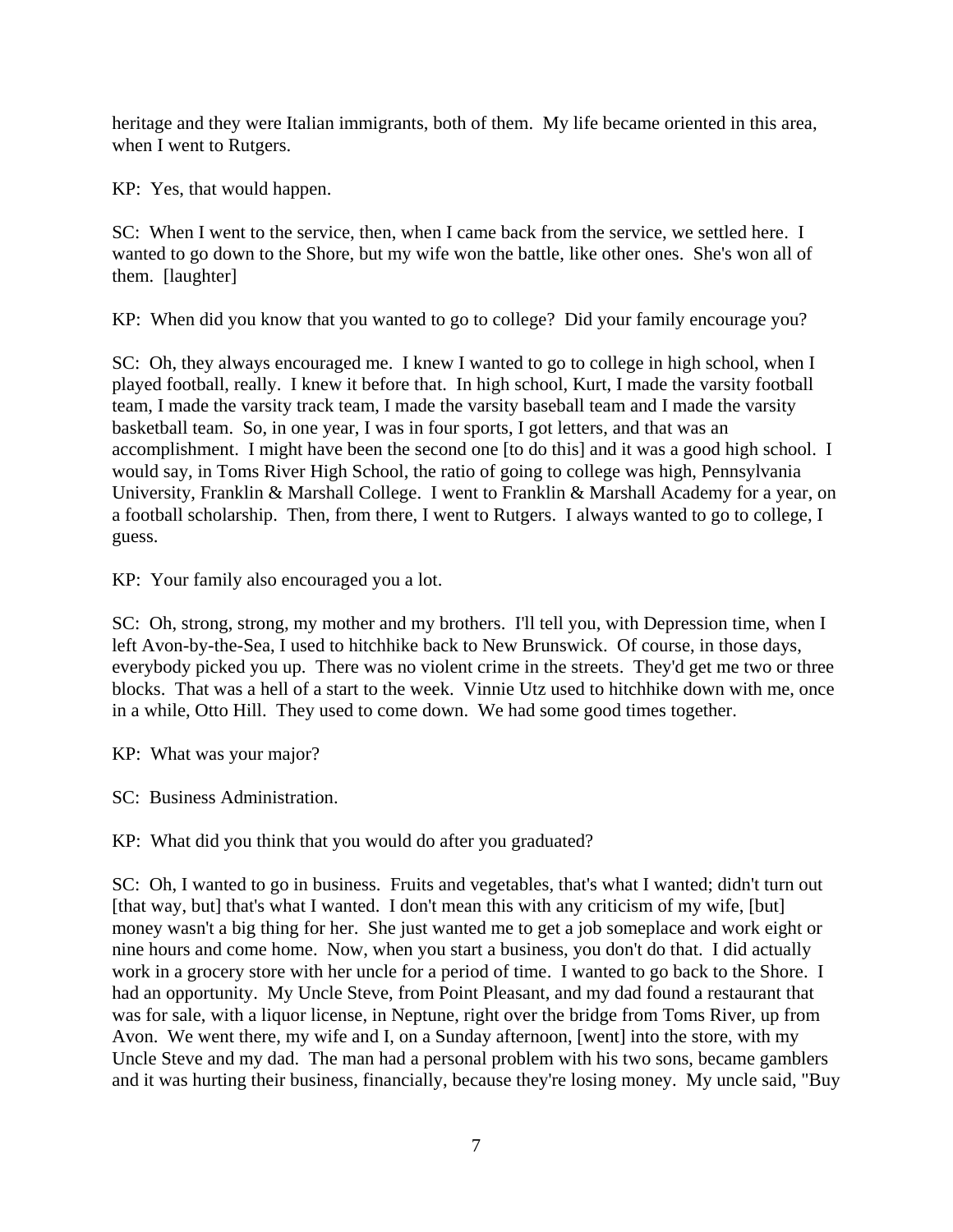it. It's going to be great." We could have bought, believe it or not, the building and the business, going way back, and the liquor license, for 35,000 dollars, if my memory's right.

KP: Do you remember, roughly, what year it was?

SC: I would say, probably, when I first came out of college, or when I came home from the service, '44, maybe. It was still the Depression, to a degree. My wife was an only child. Her mother developed cancer, so, then, she said, "My job is home." So, I said, "My job's to be with you," and we didn't buy it, but a certain person in Edison Township, maybe seven or eight years later, nine years later, came to me, said, "Steve, do you know this place in Neptune?" [laughter] I said, "Yes." He said, "I'm interested in that place. Find out about it." I said, "What do you want?" He said, "400,000 dollars." [The] 35,000 purchase price went to 400,000. I still go there, once in a while, stop and have a drink and I get mad at my wife, [laughter] but that's the past. I always wanted to be in business, never worked out that way, but I wanted to be in business. I think the Genoans, people in the City of Genoa, are called merchants, as I said before, I think, and I could see why, because it's a harbor. It was the largest port in Europe, at that time, historically. You became a trader; a lot of Jewish people in the City of Genoa, the merchants, and they call us "the Italian Jews." [laughter] I mean that in a complimentary way, when I use the word "Jewish."

KP: Yes. Who was your favorite professor?

SC: I got very close to Ray Pane. I became very friendly with several professors, hard to remember some of the names today, but I got involved closely with Pane because I took a course in Italian. I wanted to learn the Italian grammatically. With Depression time, I think under a federal program, he got me a job. [Editor's Note: Mr. Capestro is referring to the National Youth Administration (NYA).] I think it was [for] fifty cents an hour, because I was stoking furnaces at six o'clock in the morning in the house, the room I had in the house. I had to work in a restaurant [for] breakfast at seven o'clock in the morning, and [then], go to school, about six or seven hours.

KP: You also had to go to football practice during the season.

SC: Oh, yes. Well, when I made the team, that helped me out, because, after practice, you have the meal and that was a free meal. A couple of merchants helped me get a little job downtown in New Brunswick, because it was like a family city then. It was a small city, at that time, and the football did help me, no doubt about that, but that's one thing about Rutgers, boy, if you didn't pass your courses …

KP: There were no free rides for the football players.

SC: Oh, no, oh, no. Sometimes, I think it was backwards. I think, sometimes, they …

KP: They wanted to make a point.

SC: Ray Pane did with me.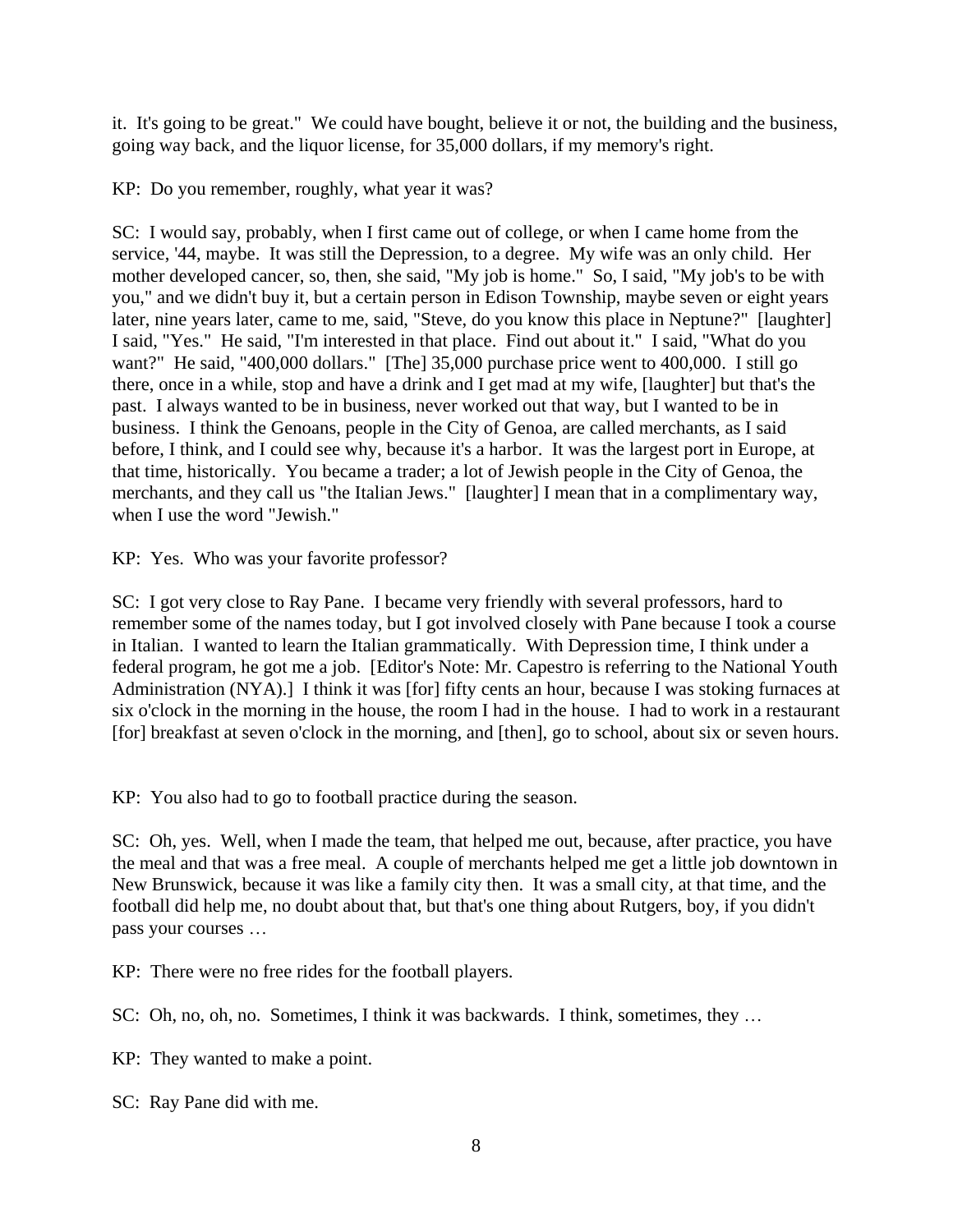KP: He made that clear.

SC: Oh. [laughter] I know he went to the games, I know this, and hollered, in broken English, "Go, Steve. Go, Steve," *Stefano* in Italian. "*Stefano, vai, vai*," [which] means, "Go, go," but, when I went in that class, if I hadn't done my work, [there would be trouble]. I got involved in doing a couple of Italian plays under Ray Pane, which was interesting, yes, [to] perform. Of course, my Italian ego helped, I think. [laughter]

KP: In the late 1930s and early 1940s, what did you think about the worsening situation overseas? Were you able to see the oncoming conflict?

SC: I had a burning--it affected my life. I didn't care about school anymore, to this degree, that I wanted to go in the service, and friends and Rutgers and such [were not as important]. I started to quit going to classes, quite frankly, and it affected me that way. I became bitter about not being in the service when some of the guys were in the service. My time finally came and I went in. I felt free; I really did. Having gone to Rutgers and having the two years of ROTC was really a big help when I got in the service, no doubt about that, no doubt about it, but I was a bitter guy about not being there. I felt guilty that I was having some fun in the Corner Tavern, the Old Time Tavern. I was wrong. I even went to work, that helped, at the Raritan Arsenal. When I was a senior, I got a job at nights. I overdid it. I started missing classes and stuff. I mean, I became a confused young guy for a period of time and I was wrong there. I was wrong. I should have, at that stage, finished my [studies], do what I was supposed to do.

KP: Most Americans forget that we were also at war with Italy. You had strong ties to Italy through your family and your trips there before the war. Did you feel ambivalent towards fighting against the Italians?

SC: No, no. I felt bad, but I was mad. I got mad at Italy and the Italians, except I know what I was, and my dad and mother were pro-America so strongly, about the Italian thing, very, very angry at the Italian government, very, very angry. In fact, going back for a second, when I was there as a child, [in] the mountain village, Mussolini, of course, ran Italy. They got me, the school did, to go to a little parade, I guess in the village. I had the Italian shorts, like Mussolini wore, the green shirt. My dad saw me march. He was furious.

KP: Really?

SC: Oh, yes, he was furious that I was wearing [the uniform], oh, man, but it was a lesson, an experience.

KP: Your father did not like Mussolini from the very beginning.

SC: Oh, no. In fact, do you know what it taught me, though? The kids that I was marching with, they didn't know what it was. They really didn't understand. That was their country and that was their home area. They didn't understand the philosophy of governments, a democracy versus a dictatorship. They knew all they saw in the paper and radio was Benito Mussolini, who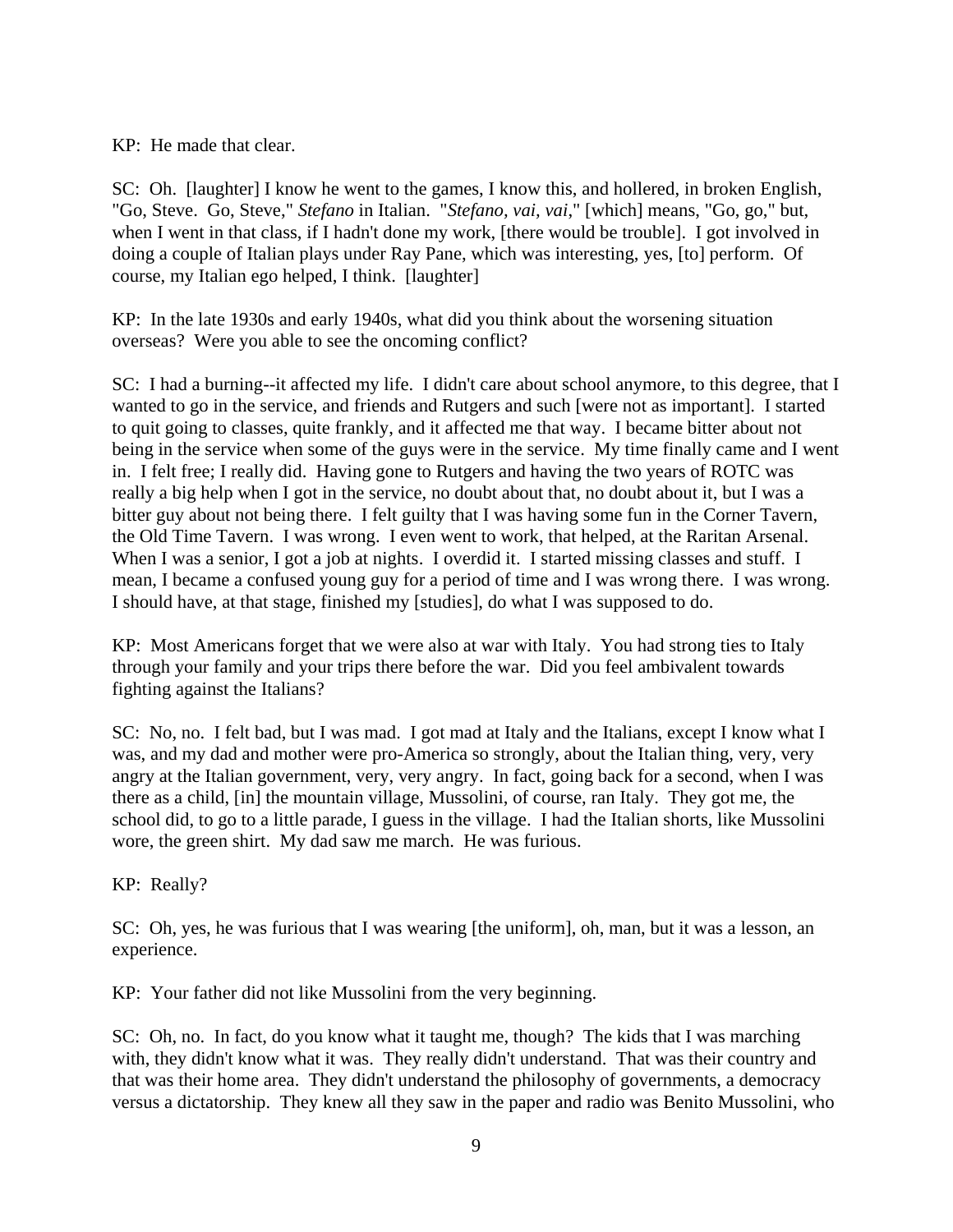stood up there on his [balcony]. I get mad thinking of him. No, I had no qualms about fighting the Italians, necessary. The funny part about it [was, the reason I got into] the OSS was because I knew Italian. I guess that's how I got there. [Editor's Note: The Office of Strategic Services (OSS) was a United States intelligence agency formed under Colonel William "Wild Bill" Donovan during World War II from 1942 to 1945.]

KP: Did you live on campus or did you rent a room?

SC: As a student?

KP: Yes.

SC: Oh, when I first went to Rutgers, they helped me get a room on Hamilton Avenue, off of Easton, Easton and Hamilton. I think I lived on the third floor, like the attic, with a boy from Perth Amboy and a Jewish, young guy, who I [have] loved all my life, from North Jersey, I think Morris County. He was a football nut and, because I made the freshman team, I was like a hero to him and he was my right arm to me. I could lean on him. I'd get up six o'clock in the morning, five o'clock, and I stoked the furnace. In those days, it was a coal-burning furnace and that helped me pay for the room. I said I'd go to the luncheonette and I'd work at six o'clock on tables for my breakfast. When I made the team and got on track and schedule, the merchants helped me get a couple part-time jobs, as I said before, but that was a great experience. You learned what a depression was. We learned.

KP: Did you ever live on campus?

SC: On campus? No, I never lived on campus.

KP: You never lived in Winants.

SC: No. From there, then, I got a room in the Albany Hotel on Albany Street, where J&J is now, around that area. Again, I lived in a room up in the top, but, there, I would sit in the office. I could study, but, if people came in to rent a room, I was available, and that helped me pay for my room. That fellow really did it to help me out. He did me a favor and we became friends, ever since, still are.

KP: Did you ever think of trying to join a fraternity?

SC: No. Number one, I couldn't afford it. Vinnie Utz did. He belonged to a fraternity. Vinnie was a little better off, economically, than I was. Otto Hill belonged to a fraternity. He and Vinnie belonged to the same one. You know Otto, right?

KP: No.

SC: Otto Hill, [you] haven't done him?

KP: Not yet.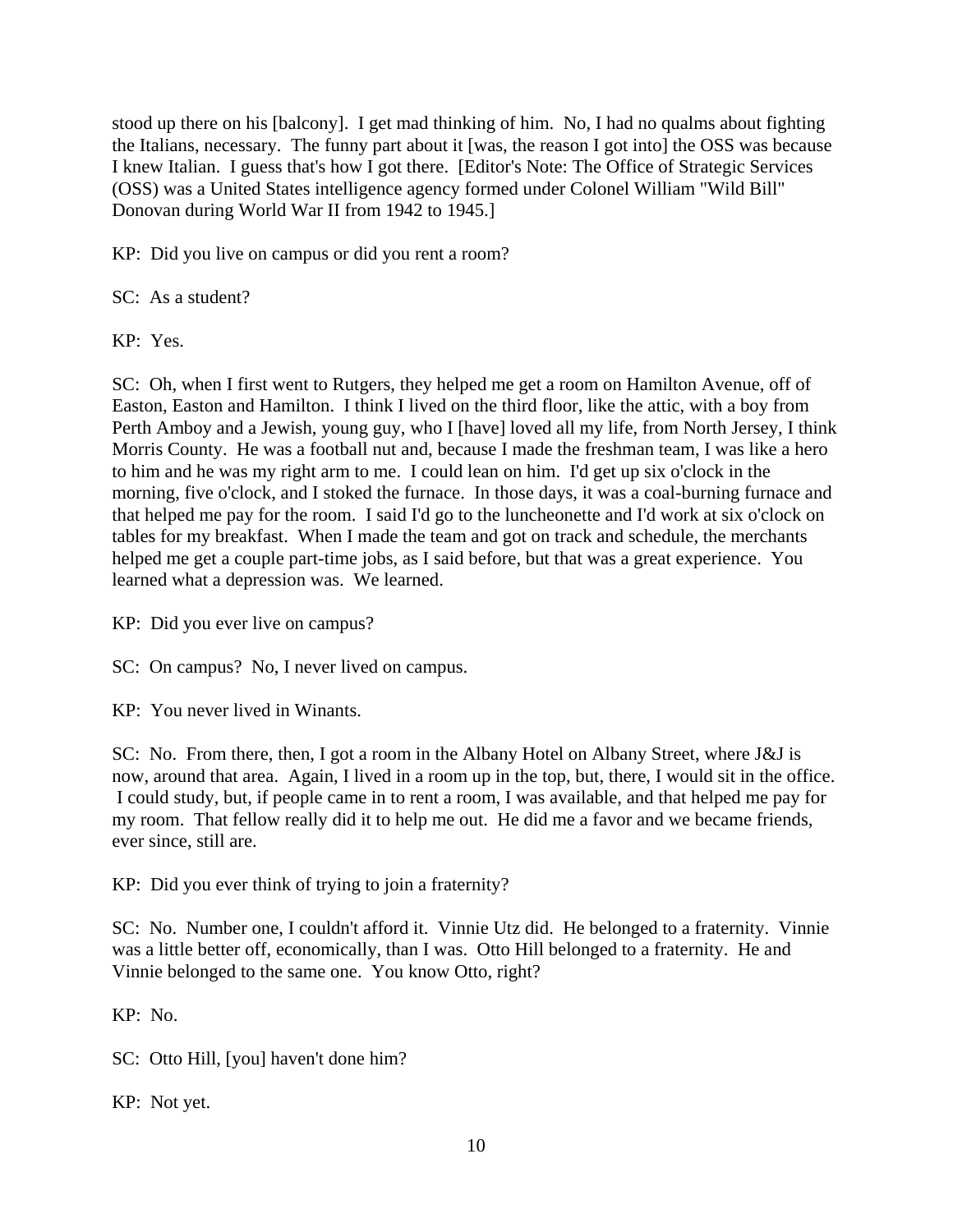SC: Oh, Otto Hill worked for the Athletic Department until about three years ago. He was a center on the football team, with Ralph Schmidt. Otto Hill, he was a center, Ralph Schmidt was a blocking back, Vinnie Utz was a fullback and I was a tailback. Vinnie and I got very close, but they belonged to the fraternity. I was allowed to go in the fraternity any time I wanted to. I think I could have become a member, no problem at all, but I knew the fraternity life well because of Vinnie Utz and Otto Hill. So, I was down there [a lot].

KP: You were there when you wanted to be there.

SC: Oh, yes, good parties and stuff, yes.

KP: Did you see any divisions on campus when you were there?

SC: Now, we had a club--I don't know who started it, a professor [maybe]--was called the Hilt Club, H-I-L-T, I think it was. Whoever put it together was very clever. Everybody couldn't join the club. You were asked to join. Let's assume I had a problem, whether that be financially or family or as a student. When you walked down College Avenue, if you went like this, [Mr. Capestro makes a motion], "to the hilt," that meant you had to sit and talk and that meant there was a meeting. So, I'd say, "Let's meet at the Corner Tavern," or something and we'd meet and discuss our problems. [laughter] Psychologically, I don't know who started it, but they did a hell of a job and those little things [were present]. Of course, that was a much smaller college. The whole campus was on College Avenue, I guess. The fraternity houses and the rooming houses, individual homes, [were all on College Avenue]--that probably paid a lot of mortgages off, having the college students living in their house--and the taverns downtown, of course, the Corner Tavern, some of them are gone, Jimmy Wright's Log Cabin, but the merchants of New Brunswick were very, very kind to us, I thought, understanding.

KP: You were not the only one to get favors from the merchants.

SC: Oh, no. Favors were small, but they'd help you earn something. You knew the guy from the milk company, he'd help you get a part-time job at the milk company. That's what I meant by favor.

KP: Yes.

SC: Not outright gifts of any kind.

KP: No, but, in terms of getting a job during the Depression, they helped.

SC: Oh, sure, oh, yes, and Rutgers would help you, [too]. They'd have those special programs. There were boys of wealth; I know there were several kids [that] had cars. Man, I looked up to them. Of course, when I made the football team, they'd give me a ride around [to] class. They'd ask you, "You want a ride, Steve?" I felt like a hero then, talk about a hero, [laughter] stick my arm out that window, "Here I am."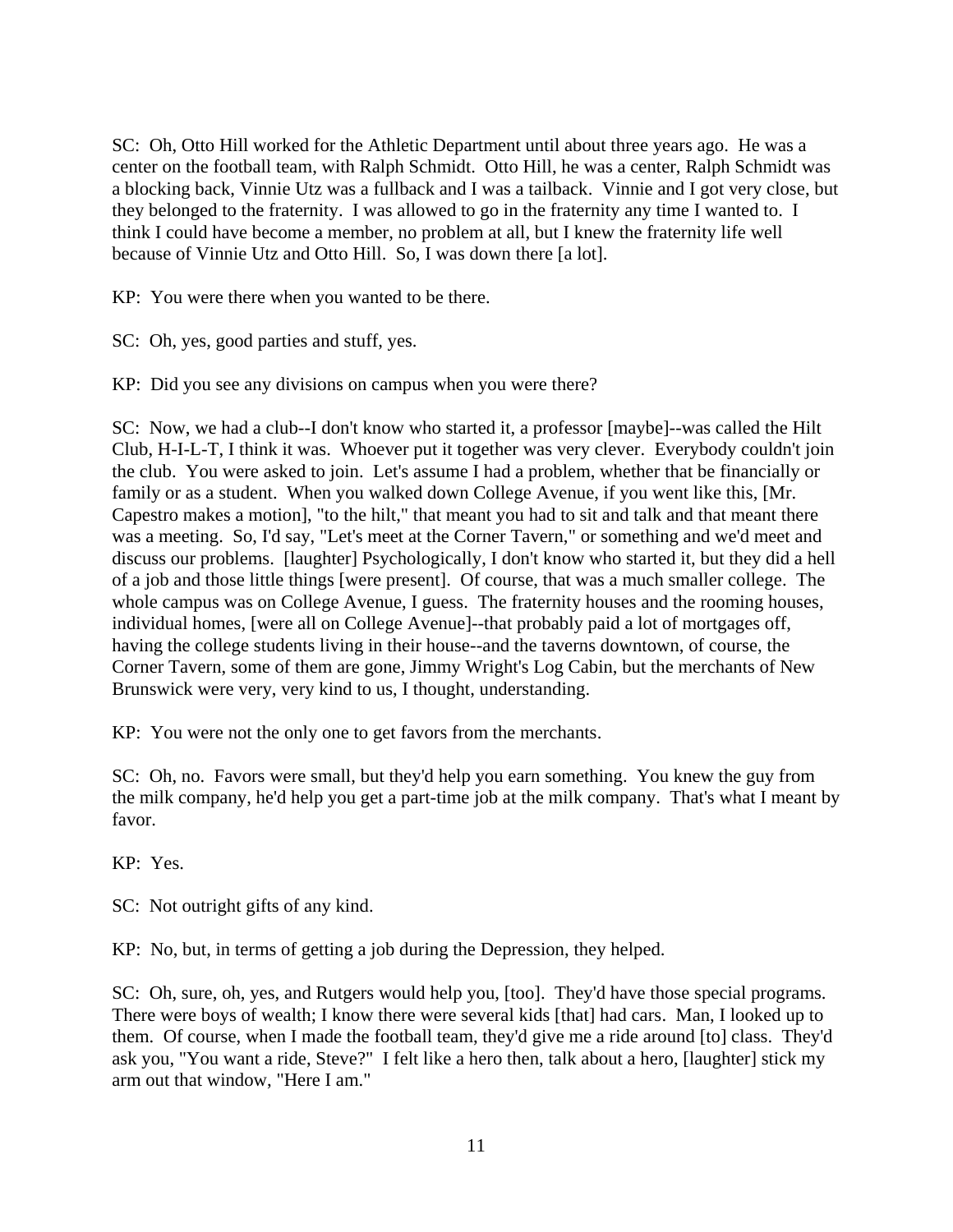KP: Car ownership, for you, was something where, when you finally owned a car, you felt you really made it.

SC: Oh, yes. My dad had a car and a truck in his little business there. My brother, Joe, had a car. My brother, John, had a car, but they were used cars, not cars of any means, but, during the summer, if I could use it, man, I was [in heaven]. I drove a truck during the summer, brick company, door-to-door, house-to-house, which is a great experience, and I was a hero driving that truck. I thought I was somebody. [laughter]

KP: What did you think of Dean Metzger?

SC: I thought a lot of Dean Metzger. I thought a lot. I thought he was a good guy. In fact, I would say the leadership of Rutgers, the deans that I knew in my days and after, I really respected and highly admired. Now, maybe I didn't know enough not to, but I did. I really saw, I think, a school that I was proud of, a college that I was proud of, and I think I saw it was the college of the future. I really do. I think I saw a college of the future. Of course, you saw Douglass at that time and they were nice over there, pretty girls over there, and they went through the same Depression. [laughter] Dean Metzger, he gave me some good advice at times. He really did and he meant it sincerely, I know. I didn't take it personally. If he thought I was a wacko, he told me that.

KP: How did you meet your wife? Was it while you were at Rutgers?

SC: How I met my wife--yes, she had gone to football games on several occasions, I guess the [local high] schools took students to the Rutgers games, probably got tickets in the high schools, and saw my picture in the program book. This is what I was told later and, now, one girl said, "Look at this guy," and she stupidly said, "Look at him." She saw me and Vinnie Utz, my wife. I got a part-time job at the Arsenal at night in my senior year and I met her, met my wife. I didn't know who she was. I thought she was a Hungarian girl from Perth Amboy or New Brunswick, but, then, I got the name and I recognized the name. Then, I was drafted and I went to Fort Knox and one of her girlfriends wrote me a letter [that] my future wife was sick, saying, "Why don't you drop her a note?" I did and that started our correspondence.

KP: You corresponded during the war.

SC: Yes, through the whole war.

KP: Did you save your correspondence?

SC: No, she did.

KP: Good.

SC: In the Army, how could I save it?

KP: Yes.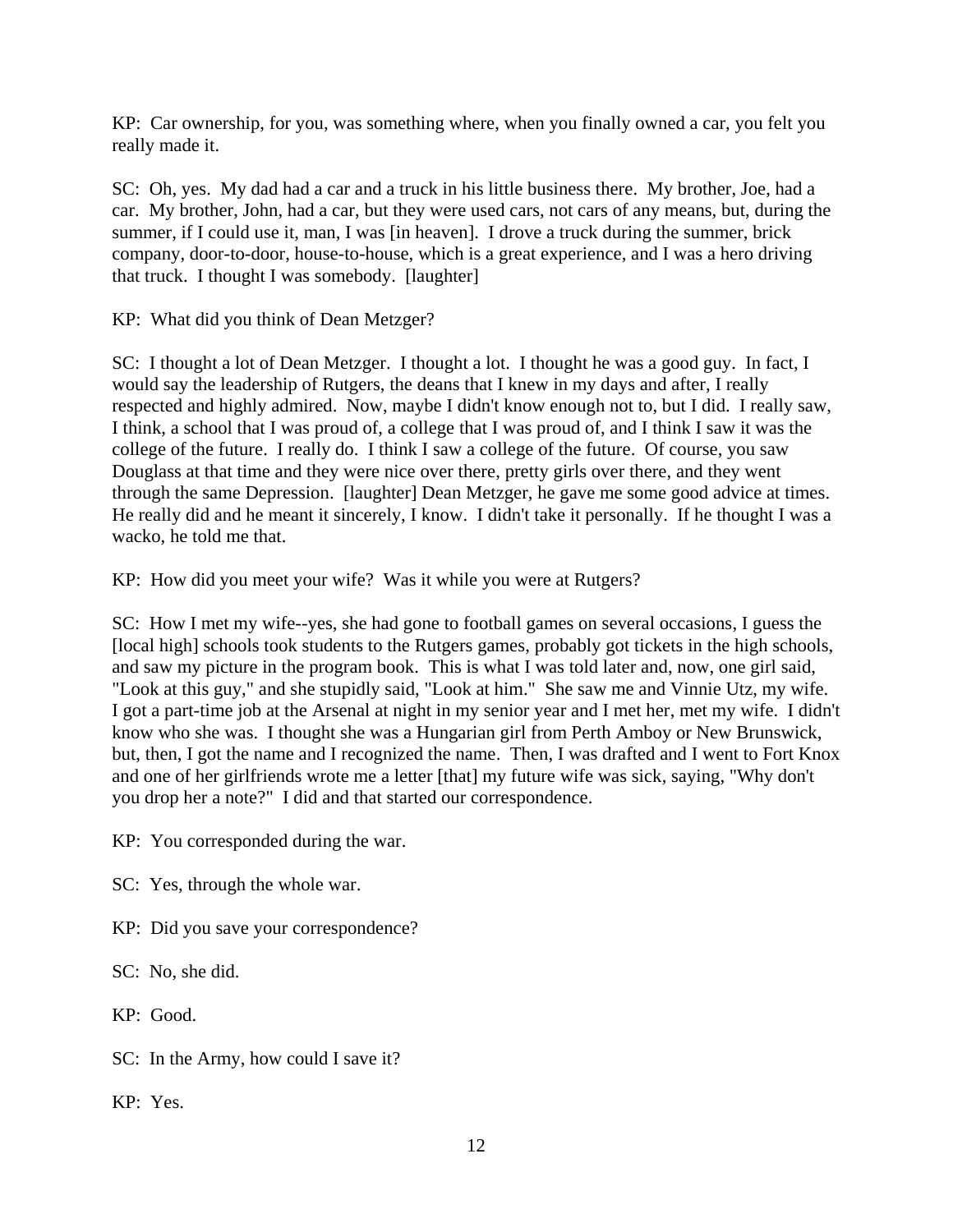SC: That's how I met her and that's how it came about.

KP: You met at the Arsenal. What was she working as at the Arsenal?

SC: We met at the Arsenal at night. She was working at the Arsenal at night. She was a high school student, just graduated high school. I was six years older than my wife, and then, she came from a very, very strict Italian family, especially the father. I don't think he was happy that she'd met a soldier. [laughter]

KP: Soldiers, until World War II, really did not have a good name.

SC: No.

KP: Especially in civilian armies.

SC: But, he forgot [that] he was one in World War I. Yes, you're right, didn't have a good name. After the war, we did, though. During the war, I guess, the opinion of the public on the soldiers [changed], but, being ROTC helped me, no doubt about it. That's how I met her, at the Raritan Arsenal, and that was a fun couple of months. I got paid every two weeks, man, and I'd go right to the Corner Tavern, meet Vinnie Utz.

KP: Was the Corner Tavern where it is now?

SC: Yes.

KP: It has always been in that spot.

SC: [The] same exact spot. That was one tavern. The other tavern was Jimmy Wright's Log Cabin. That was downtown. If you came down to Rutgers on--what's the main street, George Street?

KP: Yes.

SC: You made a left to go to J&J, that new strip of stores? It was around the corner down there where Jimmy Wright's Log Cabin was and Jimmy Wright's sister was a singer with Tommy Dorsey. That was our weekend [hangout], or during the week. Because there were a lot of students [with] a better income, they'd buy you a drink. Of course, we'd work, actually, sometimes, in that tavern. I'd go down there and help clean up and carry out cases of booze and stuff. We'd build up a little credit for three or four or five drinks. [laughter] It was amazing, [when] you look back, how you survived the Depression time there. I don't mean the word "survive;" no, it didn't become a stigma on you. It didn't [on] me. I didn't blame anybody, during the whole Depression.

KP: At the Arsenal, how many women were working there?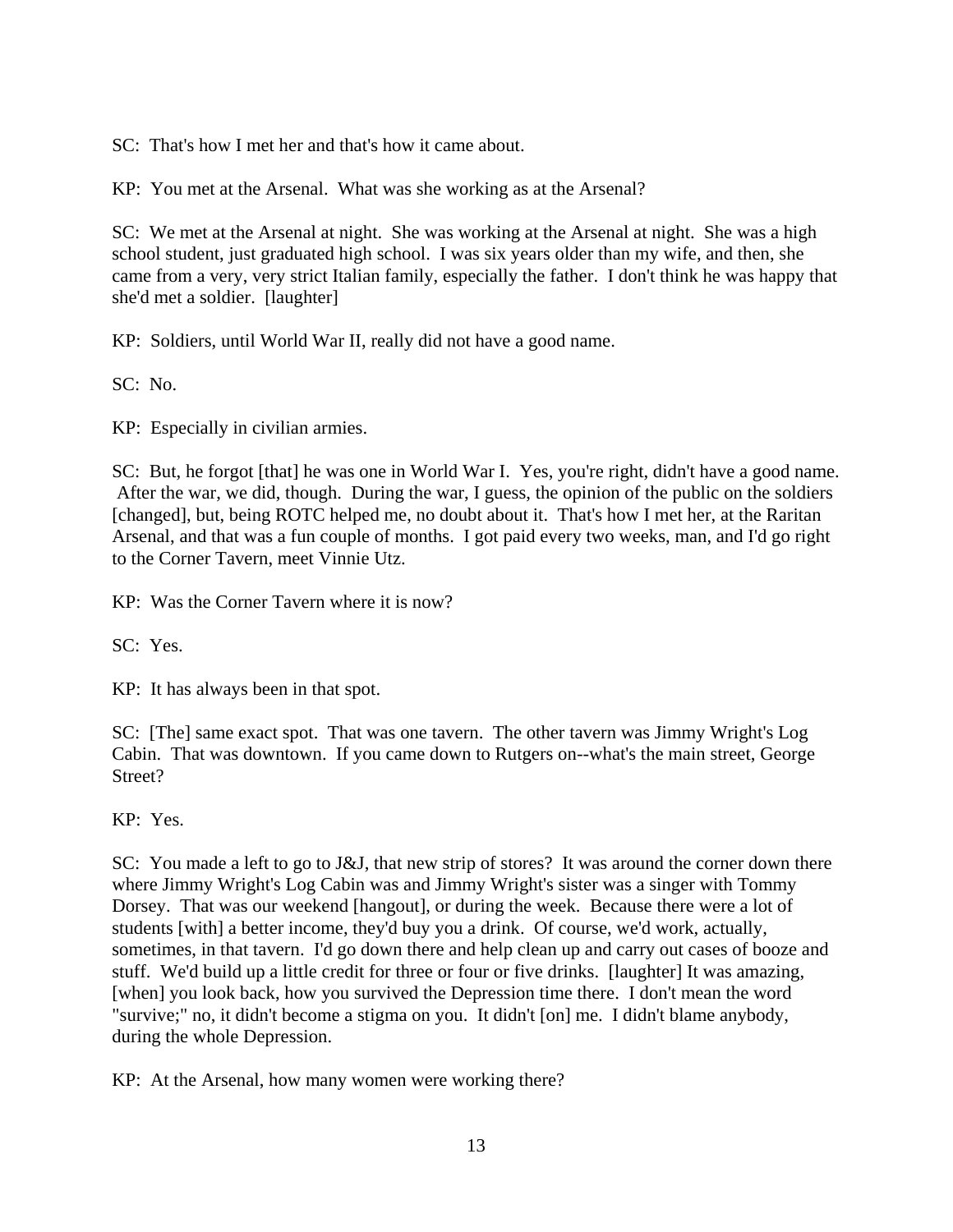SC: A lot. That's a good question. Looking back, I think that was the start of the women in the workplace, although, in the inner cities, where the hat factories were, like Perth Amboy or New Brunswick, a lot of women worked there. The husbands worked in the industrial plants, like California Oil, whatever. There were women who worked there and that helped [to] put their kids through school, but I think that World War II really was a turning point in the women going to work, and justifiably so. I thought the woman should be home, but that's not [what happened].

KP: Were you surprised when you saw so many women at work in the Arsenal?

SC: Yes, yes.

KP: What kind of jobs were they doing?

SC: Secretarial, a lot of them, but menial, too. Well, between the draft and the boom in jobs, there was a need for women to go to work, absolute need. I look back, there's no doubt in my mind about that, because everybody had a [job]; that got us out of the Depression, really. That's what changed it, the war. I think the war changed the Depression. They were good days. Every day is a good day.

KP: You were drafted from which draft board?

SC: Down the Shore, Asbury Park.

KP: Which service were you drafted into?

SC: Army. I tried to volunteer.

KP: You did?

SC: Oh, yes, and the Dean's telling me, "Don't do it. There's time. Finish up what you're doing," but I had a burning desire. When I got drafted, I was a happy guy. I really was. Maybe it was ego, I really don't know. I don't know if it was ego. I thought I belonged there.

KP: What service did you want to enlist in?

SC: Army, anything--Army, really, and that's where I ended up, in the Army. I felt free. That's the craziest thing to say. I really felt free. My mother didn't, my father didn't.

KP: They were not pleased.

SC: No, no. Well, hey, I was their son, but they understood. My dad understood more than my mother. My dad really understood, I guess. He had never been in the service. His brother was, in World War I, but he understood. So, I went in, April '42.

KP: Where did you do your basic training?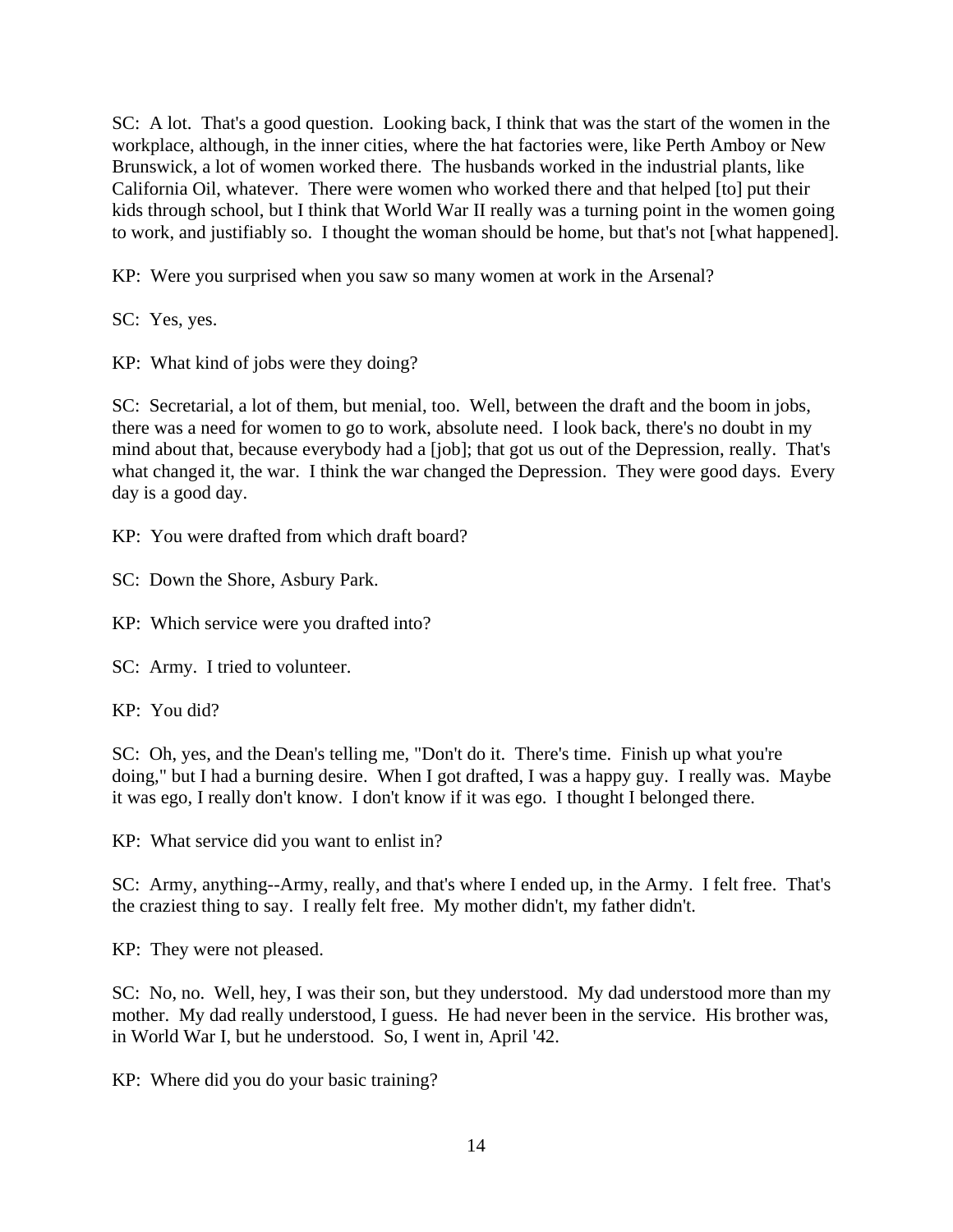SC: Fort Knox. I was in an armored division. I think it was the Eighth Armored Division.

KP: You did your basic.

SC: I did my basic at Fort Knox and, from Fort Knox, before I finished, I went to another camp- -I can't think of the name of it--in Kentucky and I finished my basic there. When I was down there--oh, I got a call from my battalion commander, [who] was a West Point colonel, a West Point graduate. He called me in to talk, said, "Steve, there's a program," and, Kurt, I can't remember what it was called, "to send people back to school, in service, and I'd like to have you go." I said, "I don't want to go. I want to go overseas, I want to go overseas with my guys." He said, "I need you here for training," because I had that damn Rutgers two years in ROTC. That helped, by the way, not [in terms of] stripes or anything, right away, but I became a leader. So, anyway, he convinced me. [Editor's Note: The Army Specialized Training Program (ASTP), established in 1942, was an officer training program that serviced over two hundred thousand enlisted men in several specialties, including engineering, medicine and dentistry, psychology and foreign languages, at 227 colleges and universities.] I went to Ohio State University and, at Ohio State, I became a cadet battalion commander. We'd all line up in the morning outside. They all saluted me and, boy, I felt, "Hey, I'm a big man." I didn't have one stripe yet, [laughter] but I became a sergeant fast. When I was in Ohio State, I got called by my superior officer and I went in and he said--oh, I was a sergeant, yes, I'm sorry--he said, "Sergeant, people want to interview you." I said, "For what?" He said, "I don't know, but they want to interview you. You're to go downtown in;" what the hell city is Ohio State in?

### KP: Columbus.

SC: Yes, Columbus, Ohio, "Go down to such-and-such an office building. Go to the fourth floor," let's say, "and just sit in the lobby. Just sit there." What the hell is this? Well, I went down. I went in the lobby, sat, and I sat--I think it was on purpose, to test you out a little bit--I sat and I sat and I sat and I saw no one going in and no one going out. I started to get, now, a little hot under the collar and I don't have an Italian temper by nature, but I was getting hot under the collar. I sat and sat and sat. Finally, the guy came out. He was a colonel. He said, "Come inside, Sergeant." So, I went in, a little office like this, just [from] memory, right now, boy, I remember, a tiny desk, and he had his jacket off. He said, "You're here to be interviewed. I'm going to ask you three questions and you're to answer the three questions without any questions. Simply answer the question, yes or no. Now, the third question, think hard before you answer, yes or no. It's the most important question, for you and for us." Don't forget now, I had a little bit of a college kid ego, "I'll show them all." [laughter] The first question was, "Would you go overseas?" and that's what I always wanted to do. I said, "Yes, sir." Second question is, "Would you do work behind enemy lines?" Well, I didn't answer quite as fast, but I thought about it. I said, "Yes, sir." Third question [was], "Before you answer the third question, think it out for five minutes. Would you work behind the enemy lines in civilian clothes? You have to understand now, if you say yes and you're apprehended, you can be put to death, because you're in civilian clothes. If you're not in civilian clothes, if you're in uniform …

KP: Prisoner of war.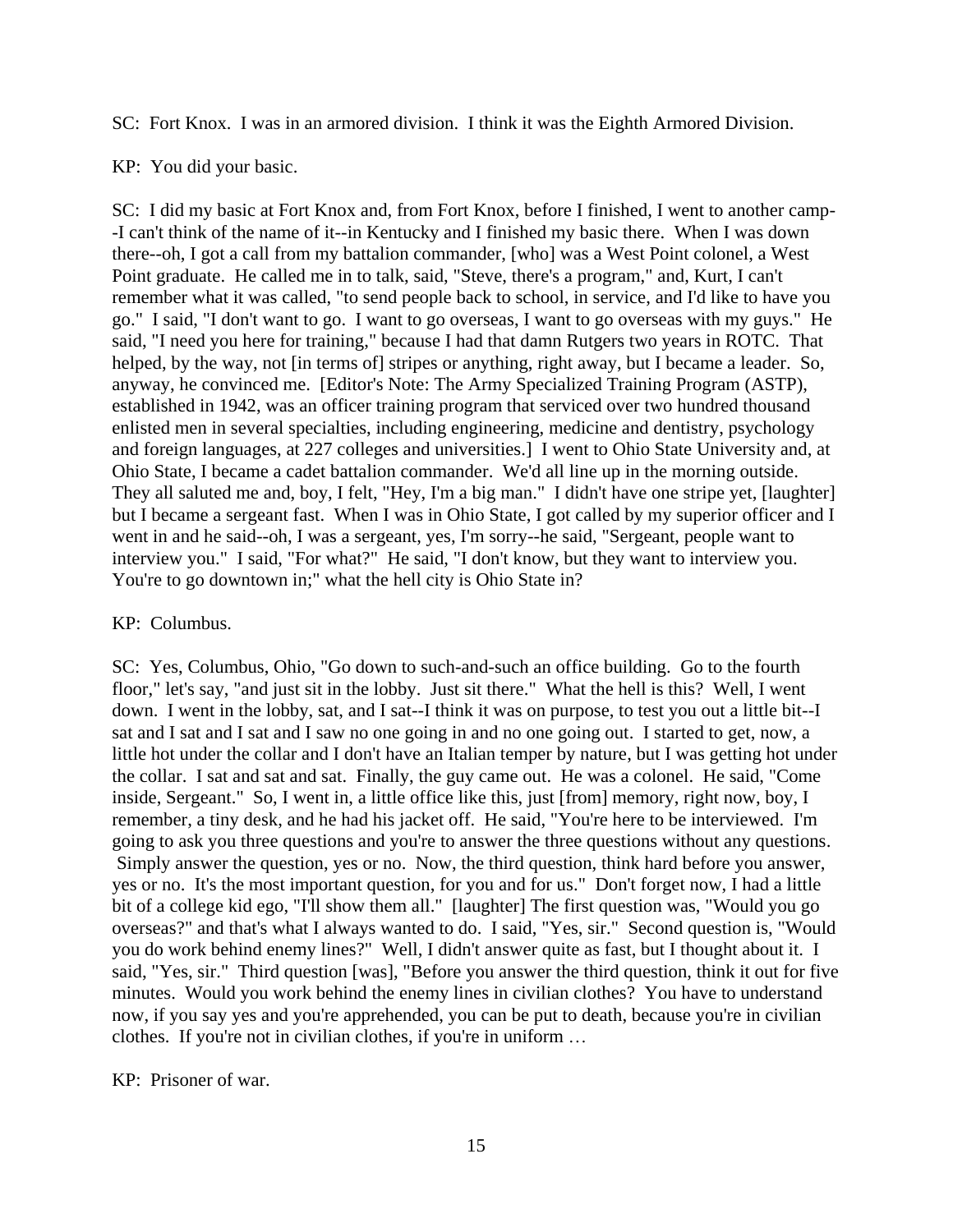SC: Prisoner of war." I thought--I had to take the five minutes, I did--and I said, "Yes, I will." I don't know if I said yes out of intelligence or yes out of machismo or egoism. I think I meant it though, Kurt. He said, "Okay, that's it." I left, I went back and did my daily duties and got a call one day, "You're going to go to Cornell University." I went to Cornell and I think I spent six to eight weeks there and went through a pretty trying time.

KP: I think I need to turn the tape over.

-----------------------END OF SIDE ONE, TAPE ONE---------------------------------

KP: You mentioned you went to Cornell for training.

SC: Yes, and I started meeting some other fellows there.

KP: Did you know what this training was for when you were sent to Cornell?

SC: No.

KP: They just sent you orders for Cornell.

SC: You wore nothing but your uniform every day--I'm sorry, there, yes, I'm sorry, civilian clothes. You got a pair of pants and a couple shirts.

KP: You were not in uniform at that point.

SC: At that point, for there, and everybody wore the same thing. So, you didn't know what the other guy was, what branch he belonged to, what his rank was, and we basically went to a typical college classroom. One of them, one classroom, I remember a little bit of--I guess it wasn't a classroom, it was some kind of a meeting room with a little bit of, like, a balcony, if my memory's right, but I know we were separated from the person running the so-called course. They were reading something about history and geography and I couldn't figure where the hell they're going.

KP: What history were you studying, German?

SC: It was just European in general.

KP: Just European in general, nothing specific.

SC: Yes. Well, you'd wind up with the countries involved in the war, countries in general, and, [in] the third or fourth class day, I started to hear derogatory remarks about the United States of America, I say derogatory, and I listened. We got into some damn good arguments. I finally got mad, I think [on] the fifth or sixth day, and I stood up and I said, "I'm not going to sit here--I will not stay here and take this about my country." I started getting support and we said, "We're going to walk out if this continues." It started a bit of a turmoil. I found out, seventy-five percent of it was training, but there really was one guy in there who didn't belong there. He was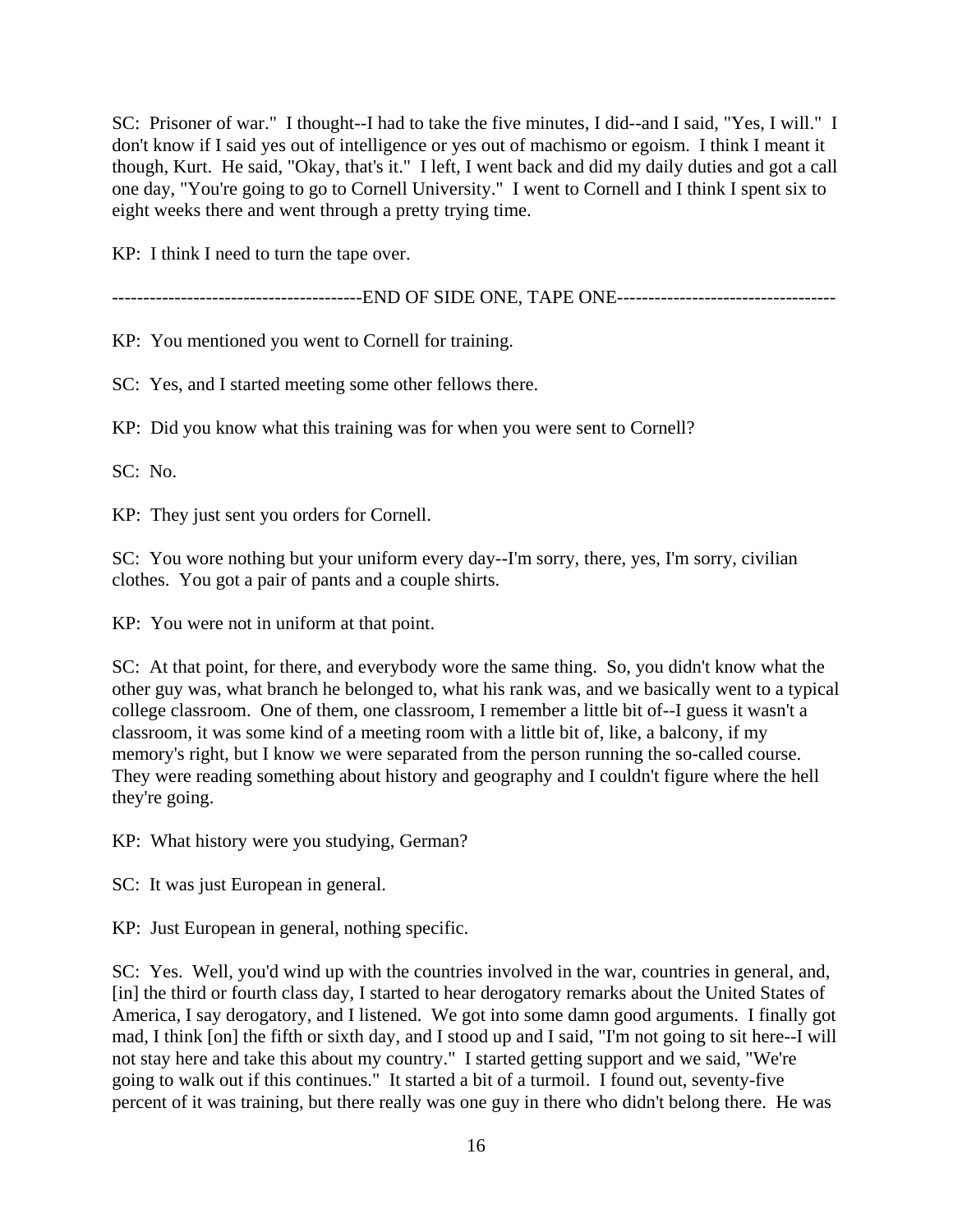really an opponent, philosophically. I don't know if he was American or what he was, but it started a hell of a turmoil. I was there for, I guess, eight, nine weeks and I got called in again and saw I was going to be sent to Washington, DC. They give me an address, give me a building number and where I was to report. I wore my uniform; I got my uniform back. So, I got a hold of my girlfriend; maybe a phone call then was thirty-five cents to Edison Township, I don't know. I was getting my fifty bucks a month or whatever it was, a lot of money. So, I told her what, I said, "I'm going to get off the train in Perth Amboy. I'll stop and see you." I did. I didn't have a car, but I got off the train in Perth Amboy and I spent overnight at her uncle's house. I don't think I was supposed to. I think I was supposed to be there the same day, very frankly. I spent overnight at her uncle's house in Perth Amboy and they took me out that night, typical date, a bar [that] served sandwiches, didn't have restaurants like today, but we did that. The next day, I took the train back down to Washington, went to the building and reported upstairs and sat there for four hours, sat there for four hours--when I say four hours, maybe it was three hours and twenty minutes.

KP: It was a long sit.

SC: So, then, I got called in and I was told, very frankly, they were too busy to see me today, "Here is maybe forty, maybe fifty dollars." I got enough money for a hotel room. When I say a hotel room, now, Kurt, I mean, it wasn't the greatest hotel in the world. [laughter]

KP: It stuck in your memory. [laughter]

SC: Yes, enough money for a pair of pants, two pairs of pants, two shirts, and [I was told], "Wear your civilian clothes." I did that and I had maybe ten dollars left over, plus, I had a couple bucks of my own money, out of my paycheck. I went [to] Downtown Washington and everybody's in uniform.

KP: Had you been to Washington before?

SC: No.

KP: What did you think of it?

SC: Oh, I thought I was in hell. Everyone had a uniform but me and people looked at me because I was in civilian clothes.

KP: Like you were a "slacker."

SC: That's right. Nobody would say hello to me. When I went to get a drink in a place, I didn't think they were going to serve me, Kurt. I mean it. [laughter] So, I went back and put my damn uniform on in the hotel and went out again. Of course, if I was being trailed, I [would have] got in trouble. Anyhow, I went back the next day and I went in again to the office and they said to me, "You'll be picked up in twenty minutes here and you're going to go someplace for some training." "All right," and I waited. I had brought the stuff with me they told me to [buy], two pairs of pants and shirts. I didn't care if I lost them. I got in a van. It was a covered van. Oh, let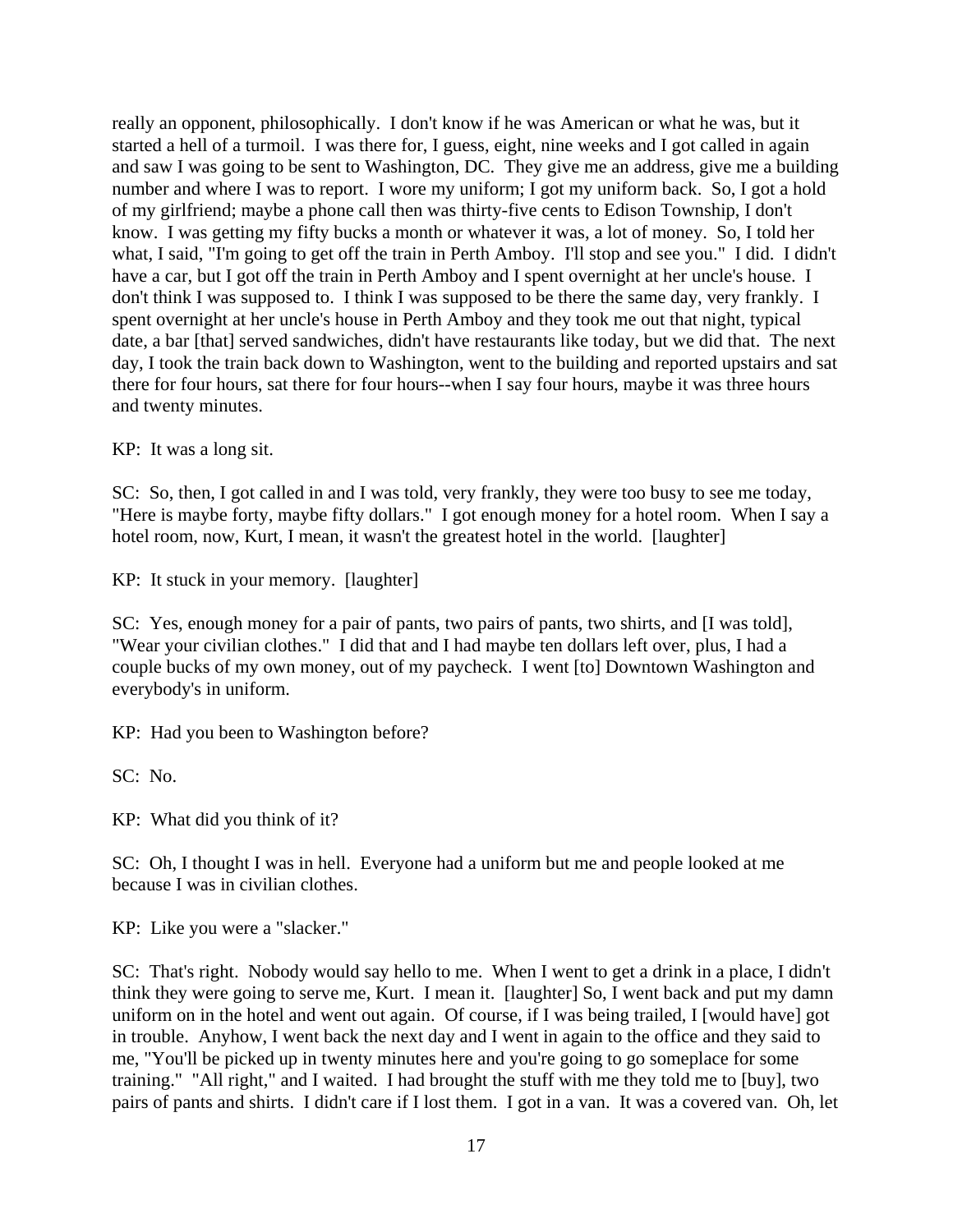me get this straight now--they told me to go home for two days and they gave me sealed instructions in an envelope and they told me to read them. I sat there to open it and I read them and she said, "Give it back to me." I said, "What do you mean, 'Give it back to you?'" "Well, you read it." I said, "Well, supposing I forget what I read?"

## [TAPE PAUSED]

SC: She said, "Oh, that's what you're here for, to do those kinds of things. That's why we picked you." I said, "Can I read it again?" I did and I wanted to make a note.

KP: Where were you supposed to report? What did those instructions say?

SC: So, I went home for a day-and-a-half, came back to Washington and the report was to meet on the corner of so-and-so and I would be picked up. That's all it said. So, I went down, [to] Downtown Washington, at the corner of so-and-so. Finally, a nice car, a nice car, pulled up and a guy got out, in a chauffeur's uniform. I said, "This ain't bad." [laughter] So, I asked him a question. "Sorry, no answers." So, they took me--I got in the van--he drove me to an estate in Virginia. Kurt, it was magnificent. I didn't know--it was OSS Headquarters. I didn't know that. [laughter] So, I go there and I went through a process, again, and she said, "Leave all your personal stuff with us." I think it was that one, I think so; no, no, just, "You're going to have a ride now someplace." Okay, they transferred me now to a van. The van was covered, like a tent cover, you know what I'm talking about?

KP: Yes.

SC: Which they used in those kind of days, and I got in the back. There were four other guys in the back of the van and we sat there. They closed the back, so [that] you couldn't see where you were or where you're going. The six of us or seven of us, whatever it was, sat in the back. All we did was look at each other.

KP: You did not talk to each other.

SC: I'm wondering who in the hell they are and they're wondering who in the hell that guy is. We're afraid to talk. So, anyway, we're driving and driving. Finally, [I said], "Hi." That's as far as I got. We said, "Hi," and nobody said, "I'm Pete," "I'm Joe," nobody said that. We finally arrived at a heavily wooded area and there were tents, but there were cabins, I saw. The guy says, "Get out." We're standing there, standing there and standing there. Everything is a test of patience, I guess. Finally, somebody came over and said, "Follow us." We went inside and guy told us, "You're here now. Give us all of your personal possessions, driver's license, whatever you've got," and we did. He said, "You're Steve A-37, you're that, you're that, you're that." Now, we all had to change into the same Army uniform. We had uniforms on. Everything you had on was changed and I say we all had a name, A-37 or B-22, whatever it was, and assigned you to a barracks. That's how we started and we started training. I tell you, when I say training …

KP: You had been through basic.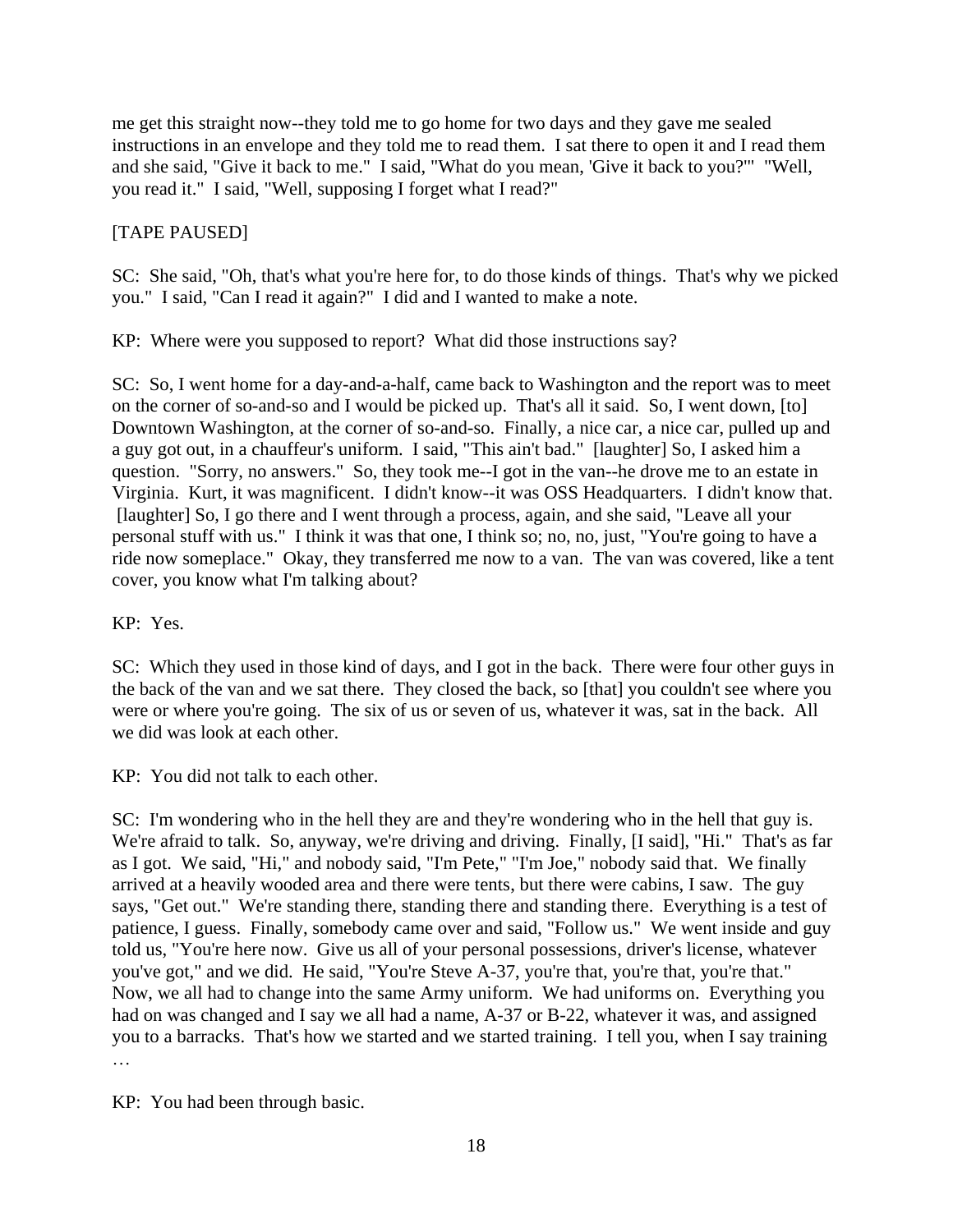SC: Oh, yes, but this was hell, in a way.

KP: What did you learn?

SC: Well, everything from learning how to kill somebody with a knife, to how to do something, a bad thing, with a weapon, how to sit someplace and keep your mouth shut and be quiet, exercised very, very heavily. "Break into this office," and, when you broke in, all of a sudden, gas would start popping, how you reacted to that, taught how to pick a lock--not all in the same day.

KP: Yes.

SC: I was taken, one day, down by a stream and asked to go out and sit on a rock, in the center of the stream, and to be observant and watch, "In case the enemies come near the place, you can shoot your rifle and warn people." So, I sat on that rock and I sat and I sat and I sat. The goddamn water started coming up and up and up. That was the tide changing. It got to me, the water got to me, and I got out of there. I got holy hell when I got back. I left without [permission]. I really got a lecture, but I did it, and then, as I say, you'd learn how to break into a building and pick a lock. You learned how to start using codes. You would have classes every day. You would learn how, if you're going to send a letter, a note, to someone in code--and you were told that any letter you wrote, to a friend, etc., your name would be crossed off--there would be a return address, but not truly where you were; if you signed your [name], censor our name, every letter would be read, so [that] you weren't sending things that were …

KP: Confidential.

SC: … Confidential or about your training program, which would be a giveaway.

KP: No one knew what you were doing at this point, when you were just training.

SC: Oh, no, and then, we would sit in a roundtable at night, maybe eight or nine people at this table and eight or nine people at that table. One given day, I'd see a face was missing, wasn't there anymore. So, you'd ask, "What happened to G-22?" He'd say, "Well, he got caught divulging who he was or what he was doing and he'll be at work on the runway of the airport at the end for the rest of the war. He'll never leave the airport and never be allowed to go out."

KP: Out of the camp?

SC: Out of the camp.

KP: You knew that, if you washed out of this, you would be stuck.

SC: Oh, yes, yes. So, that made you stronger and stronger, because you still had a desire to do what you wanted to do. Then, I was told, finally, that I was to report to, I believe, Norfolk, Virginia. I was taken there and I got down there and I got on the docks where the ship was.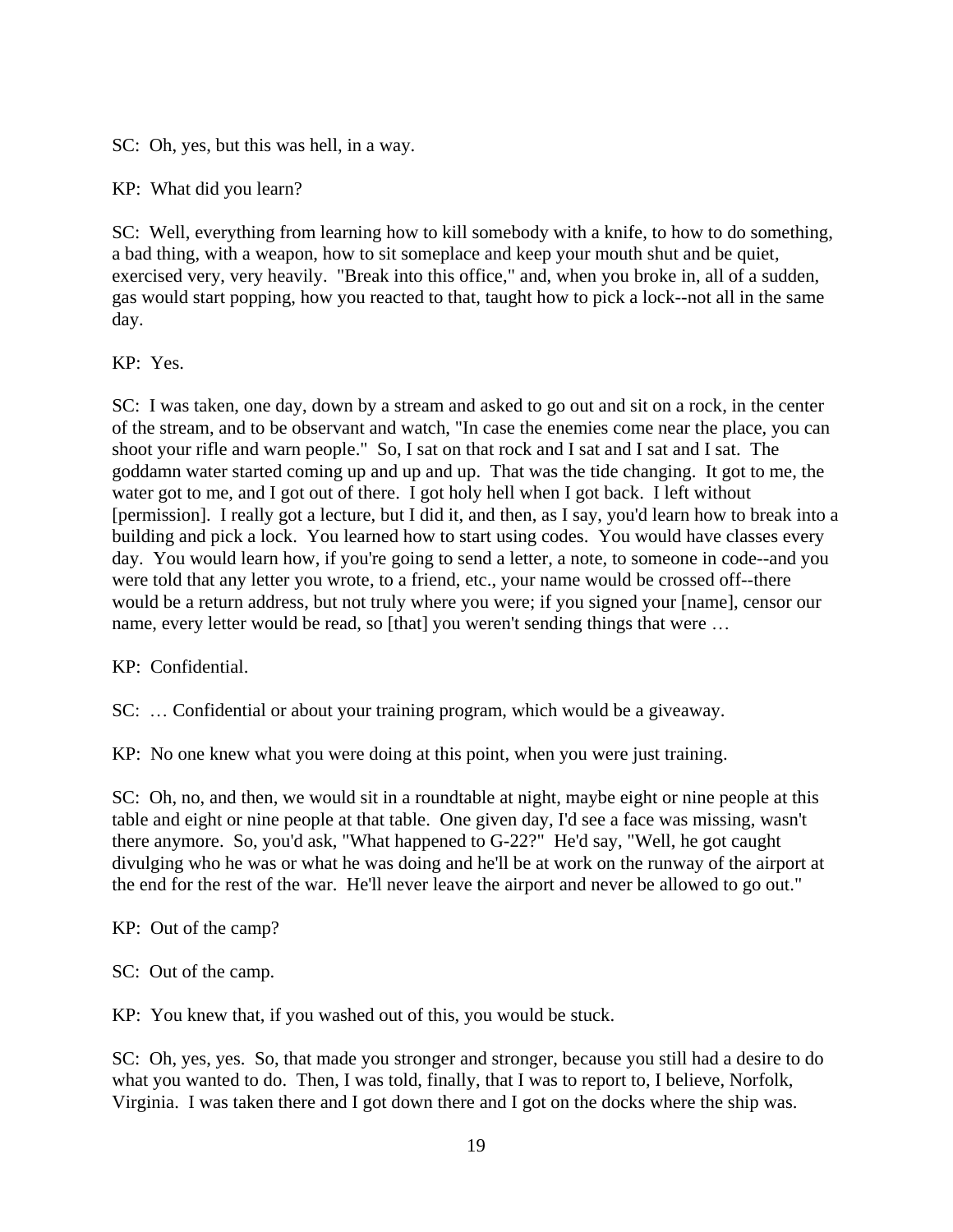KP: Who were your trainers? Did you know anything about them?

SC: No. They were in uniform. They're basic, plain uniforms. They all wore the same uniform there.

KP: You do not know anything about their background.

SC: Oh, no.

KP: You never found out.

SC: They might have been Mafia. What the hell do I know? [laughter]

KP: They really did keep themselves very mysterious.

SC: Oh, yes. They might have been Marines in one uniform who were experts in one field, because we did codes there, Kurt, and we went through a lot of training programs, as I'm saying, deciphering, how to ask questions, how to answer questions, target practice. As I say, at the roundtable, we were really asked difficult questions and that's where guys would disappear. I guess they could see that they're starting to crack a little bit.

KP: How many people did not make it?

SC: I'd never know.

KP: You could not really tell why people were leaving.

SC: And there weren't that many trained at one time. It's not like starting a new division of soldiers. They only selected a few.

KP: How many were in your group?

SC: In my group, I started out with about eighteen, twenty, I guess. I would say mostly Italian, and a few others.

KP: Mostly Italians.

SC: A few Germans, there were a few English, I could tell by the brogue a little bit, who maybe knew a language, maybe knew French or something, a couple French. I spoke French, not well, but I did it. I was good in languages. I found that out. I had had French in high school, I never forgot it. Language was probably my strength. So, anyway, I went down to the ship and nobody asked any questions. I said to the guy, "Excuse me, sir."

[TAPE PAUSED]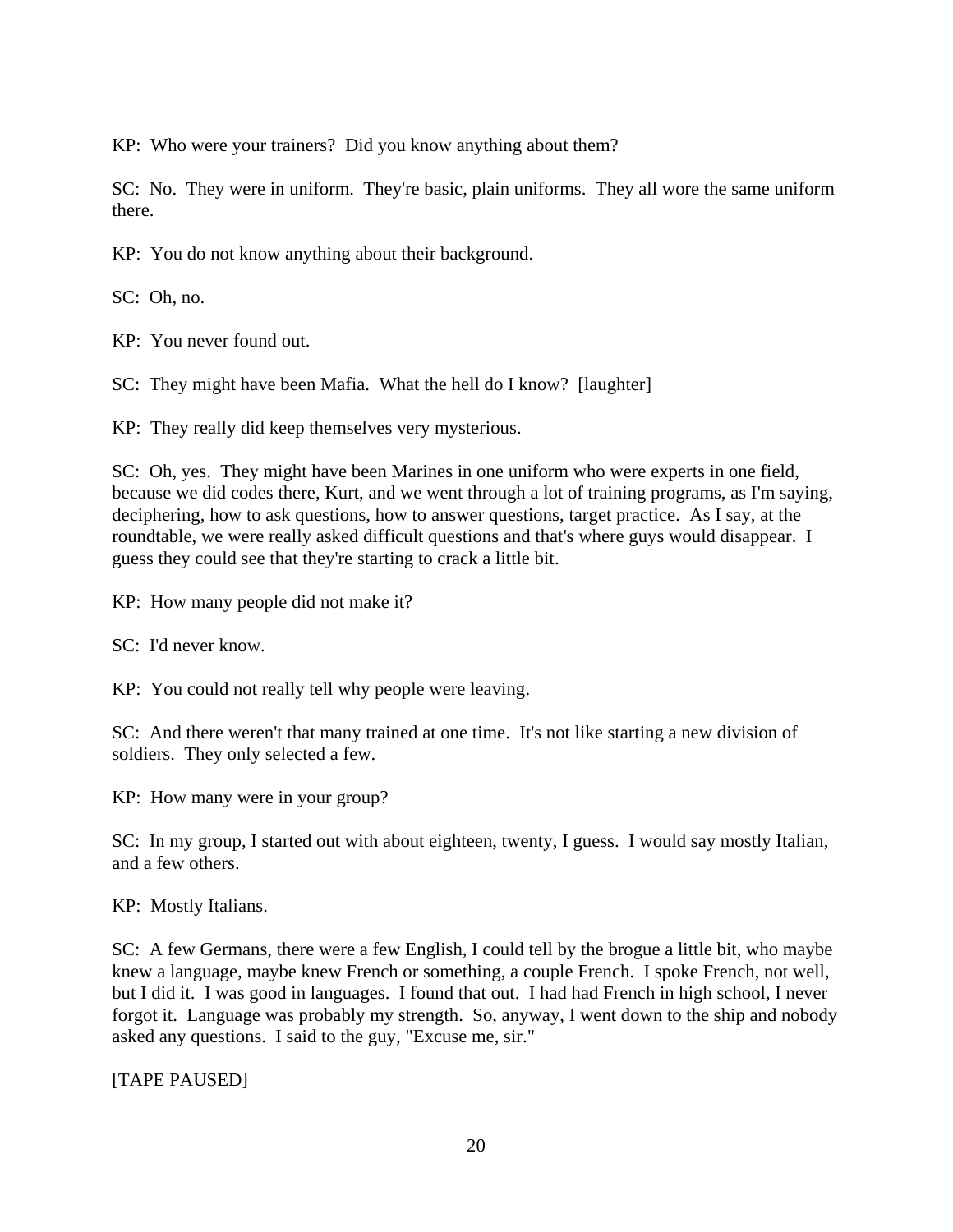KP: You were waiting for something, but you did not know what.

SC: So, finally, somebody came down, said, "Get aboard." I got aboard. So, I got on the ship and some guy said to me, "That's where you're staying." I swear to God, the room wasn't much wider than that door. There was two cots, one up, one above. Another guy came in, he was in uniform. "My name's Steve." That's all I said. He said his name was Jerry, whatever he said. We did find out, well, obviously, he's Jerry, so, I said, "I'm 38, Steve A-38."

KP: You were both agents.

SC: Yes, yes, and we just sat on the ship and landed in Casablanca. I think it was Christmas Day, in the rain, cold, the most miserable day I think I ever spent in my life. Nobody would tell me what the hell I'm doing there. Some guy just says, "Follow me," and the other guy. We got to a tent and there's two cots there, water all over the goddamn place. He said, "You're going to spend the night here." I said, "Where do we eat?" "You'll find out." [laughter] Now, it's getting a little testy, temper-wise. The other guy said, "Son of a bitch." [laughter] So, we got through the night and, the next day, we went to the same tent for breakfast. The guy said, "You'll be leaving," at what time. I said, "Where am I going?" He said, "You'll be leaving." So, they got us to the right train station, Casablanca. "That's your train." I said, "Where am I going?" He said, "That's your train." I didn't have much choice, because they're going to leave us just to stand there. So, we got on the train. A guy came by, didn't even ask us for tickets, nothing. So, we said, "There's something going on here." Anyway, now, I'm trying to make it short, we end up in Algiers. The guy come back, that just walked by, he said, "Follow me." [laughter] I was getting tired of, "Follow me." So, we got in the truck and they took us to a camp and that's where we camped and started, really, overseas training. We went through a very great training program, day and night. You were free in the daytime. On your free day, you could go to Algiers, do what you want to do, but no doubt in my mind, you were watched. I don't mean somebody tailing you all day. I'm not being overdramatic.

KP: What did you learn in your training overseas?

SC: Well, there, we start--for example, on a given day, it started out by just simply driving you out into the fields, outside the city, and drop you off and [you had to] get back to Point B. It was good. That wasn't hard, daytime--in fact, it was nice, sometimes--but you're out, you don't know who you're with when you're out there. If you go through a little village, you don't know if they're friends, you don't know if they're enemies. I can remember a lot of times, they were booing us--you could hear it--because we're in uniform. You could hear. You knew some French, the other guy knew some French, we could understand some nasty things were being said.

KP: Why were they booing you?

SC: Well, they were probably on the Nazi side. Of course, now, in the camp, there are more guys in this camp. So, we started [with] that simple thing. Then, we start doing nights, start going into the field in teams, teams of three or four, and told, "You'll be dropped off here and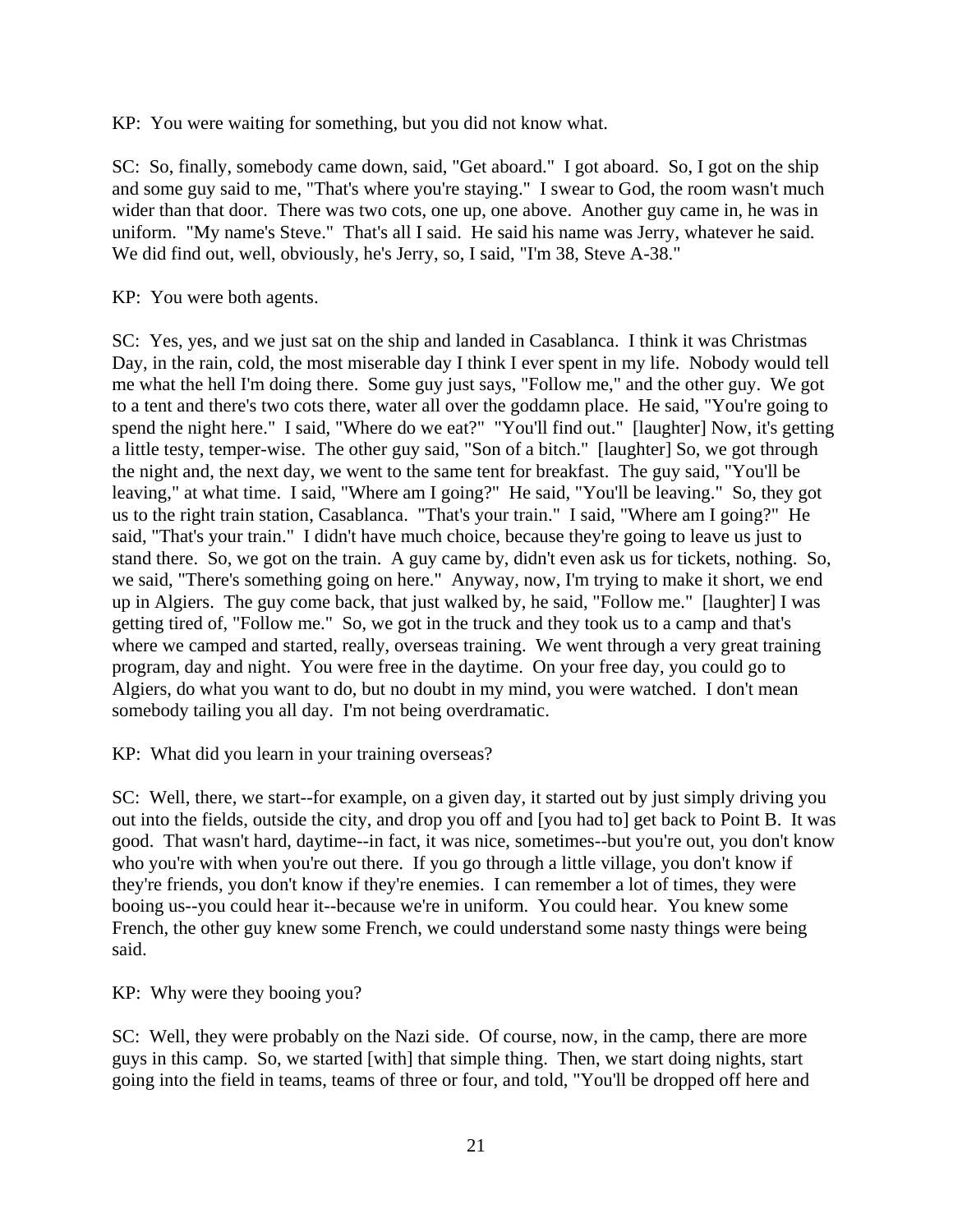we'll be waiting for you to arrive over here." Over here might have been six or seven miles away, had no flashlights and no weapons.

#### KP: Did you have a compass?

SC: Yes, no weapons, a compass, a little bit of a paper map. I can remember, one given night, I finally ended up going out alone. You start off with a team of four, five or six, ended up going alone at night. I took things pretty much for granted. I didn't become a nut of studying and reading the training program and stuff. So, I was told, "You're going to start there, end up here." All of a sudden, Kurt, I came to a wall, about six, seven, eight-foot high, made out of block, and I had to get on the other side of it. The compass says, "Go this way," right. How do I get there? I guess they knew there's a way to get over that wall and I found a way to get over the wall. Now, it's getting dusk, darker and darker. I get on top of the wall and, all of a sudden, I hear barking and I see two dogs down there, barking. I'm sitting on top of the wall, I say, "What do I do? How the hell do I …

KP: Yes.

SC: I don't have anything to work with or anything. So, I sat there and really gathered my [courage]--my heart was now beating pretty good. I finally said, "I've got to get down and I've got to go that way." There's a time limit it takes to get to where you're supposed to go to. I got down. When I got down, the dogs ran away. They were just curious. I was upsetting their area, I guess. Now, I followed the compass and I hit a mountain. Actually, the mountain was terraced, like they are in Europe a lot, the way they form. I had to go up. I'm by myself, with nobody I can turn around and talk to. You say to yourself, "Geez, if I pull a boo-boo, where am I going to wind up?" Anyway, I kept going, going, going, going. I came to a road. I think I misused my compass and I was screwed up then. I was screwed up. I walked and I walked and I walked and I walked. When I finally got to where I was supposed to be, that wasn't even with the compass. I got organized and I walked and I walked and I walked. Kurt, I don't know how far I walked and it's pitch dark, no moon. All of a sudden, I walk, I see a truck and it was them. It was my guys. They said, "You're a little late." [laughter] I think they did, they had a truck parked here and a truck parked over there, maybe five miles up, in the wrong direction. They know you're going to make a mistake. It was a hell of an experience, took me back to camp and I was absolutely physically exhausted, intense. I get up the next morning, six o'clock, and go through my normal things. So, I get up the next morning and I'm saying, "I'm beat, physically beat, mentally depressed and I feel like telling everybody to go to hell, give me twenty years." Now, what do you think happens? Life is funny. Into the camp, we have a bonfire like thing there. I see a dog walking in that had been beaten--no doubt about the dog was being beat--but all the guys went out, the guys in the same program. Now, at this camp, maybe it's thirty guys. The dog walks in. I went over to the dog. I'm an animal lover, I said, "Hi-ya, Spot," or whatever I called him. He's bobbing back and forth; he doesn't know American or doesn't understand the inflection of English. So, he's not responding, but he went down by the fire and he was soaking wet. So, all the guys are like, "Jesus Christ, we've got to do something." Well, I picked the dog up and I took him to my tent. I put him on the ground. The ground was dry under the tent and I took--I don't know what the hell it was--we got an old blanket from someplace, an extra blanket, and we covered the dog. He went out like a light, like a light, I went out like a light. I was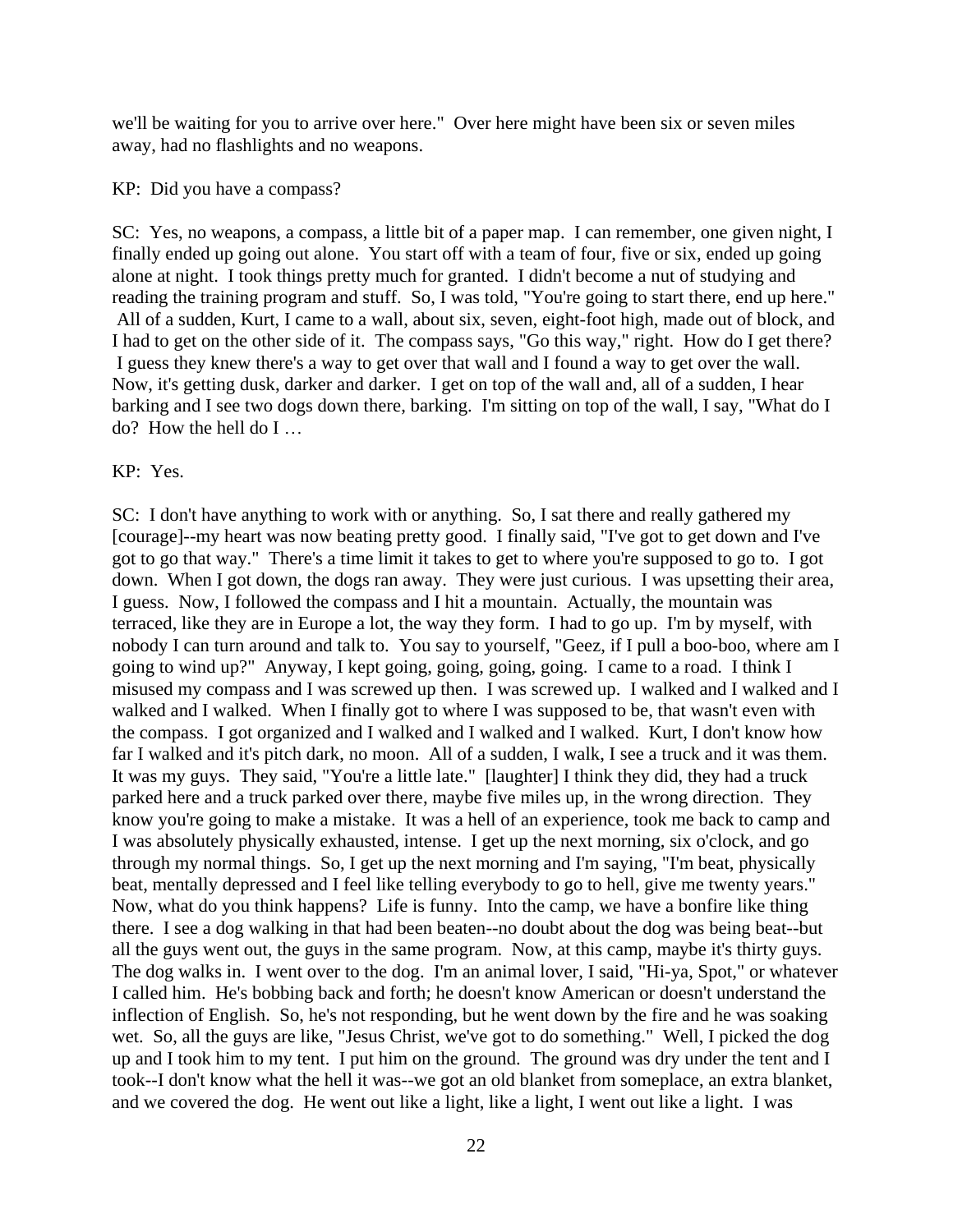sleeping, [laughter] woke up the next morning, I felt better, the dog felt better. We fed him, cleaned him off. The guys cleaned him off and I named him "4-F." He beat the draft. Do you know what 4-F is?

KP: Yes.

SC: 4-F became our guy. All right, they called another meeting, "Okay, those who care about paratrooper training, report to Tent C." I said, "I'll do it," oh, yes, because you got an extra twenty-five dollars a month, too, if you did paratrooper training. I think it was twenty-five a month, took you to seventy-five. So, I went in. The guy said, "Why are you taking it?" I said, "Twenty-five dollars is twenty-five dollars." [laughter] He said, "At least you're honest about it." I said, "No, it might be necessary." So, we were driven by truck, those who said yes, from that area to a little community on the Mediterranean called (Giet?) Village, very, very small. There, on the beach sand, was a half of a C-47. We were told what to do, walk to the plane, how to put a parachute on, how to pull the ripcord for the parachute to open. We go up to the plane. They had a set of steps there. He said, "Step in." So, I stepped on the plane--I felt like a jackass- walked to the back of the plane, stand up ...

KP: Had that been your first time in a plane?

SC: Oh, yes, "Sit." So, I sit down. A guy said, "Now, I'm going to tell you how you're going to jump. You're going to stand up. Now, stand up," stand up. He told us how to link the ripcord to the wire. So, okay, you're supposed to stand up, you get in line, you walked through the plane. The guy said, "Now, hold your hands on the doors and look out." Then, he said, "Jump." So, you jumped to the beach sand, which is about two feet down. [laughter] We did that for two days, twice a day. On the third and fourth day, we had to jump.

KP: How was that?

SC: Had to do four jumps. Well, we had guys landing on cows in the farmland. We weren't prepared. Guys would come down upside-down. I came out of it all right, by luck.

KP: Did anyone get injured?

SC: Oh, yes, yes, nothing serious, sprained ankles, twisted knees, but it was a thrill, too. The thing that happened to me--I don't know how to jump out properly--that prop blast really twirls you around. When that chute opened, you're like, "Yea!" Now, you think you're a hero. We did our paratrooper training. Then, they took us, from there, to a mountain village, to a secluded area in a mountain village, then, start doing some really final training programs, up the mountains, down the mountains. I met there, and I can't remember his name, one of the great authors in our history.

KP: Is he living now?

SC: No.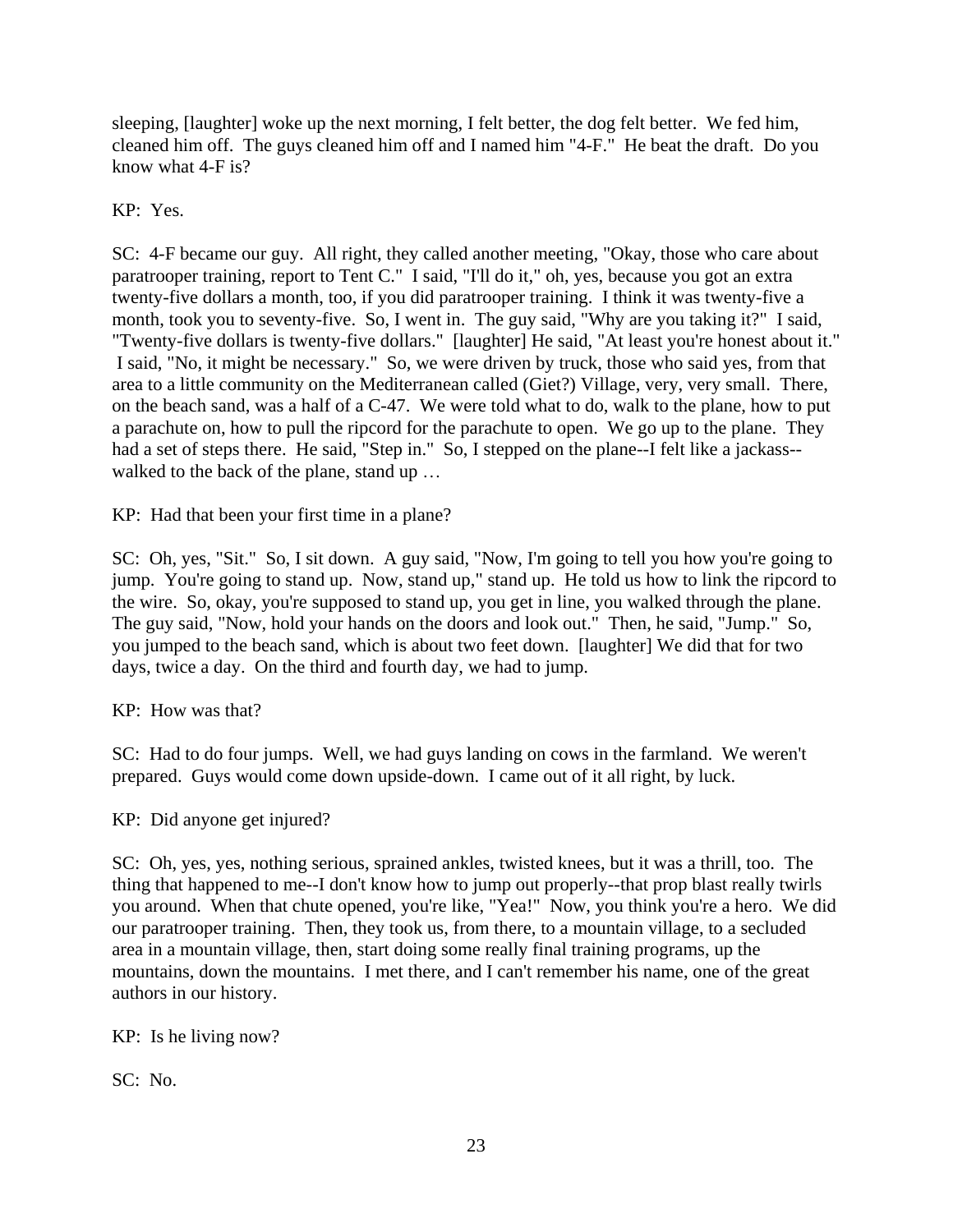#### KP: John Dos Passos?

SC: No, I'll think of it. If I don't think of it now, I'll think of it later. His son was there. He wasn't in the OSS. There was a tavern about a mile away. When you had some free time, you'd go there and have a drink. We met him there. Oh, Christ, what's his name? He wrote a story about Africa, I think, couple stories.

KP: Ernest Hemingway?

SC: Ernest Hemingway.

KP: You met Ernest Hemingway.

SC: His son.

KP: His son. [Editor's Note: First Lieutenant Jack Hemingway served in the OSS.]

SC: Yes, I met there some people that obviously were--there, we're in a cabin. It was nice. We took 4-F with us, by the way. When I'd get up and walk guard at night, 4-F'd get up with me, would walk guard. Now, he had a good life there, because we'd be out all day. We're busy. He would have the camp to be in. He had the workers, whoever worked for the service area, cooks and cleanup people. We did some serious things, some serious training then, more extensive radio contacts, more explicit in what we should expect if we're behind the lines, that type of thing. Then, we did some basic, easy things, like taking a couple of prisoners, our prisoners, who were being sent out, went to Italy and took two guys who were going to go to Greece. We took them by a van, a van-truck, into Bari, Italy, which is on the other side, not the east coast, the west coast, and had to get back by ourselves from the airport. We got them there. It was a good experience. It really was a good experience. When we got rid of them, I went to the airport with one guy. We had to get back there to Naples. We talked our way into a ride back to Naples. It was a hell of an experience, because, at that time, Mount Etna [Mount Vesuvius] was half eruption. The guy flew us over it. We spent some time in Naples and we were doing some work there, one of the battles or something like that, and then, back to Africa. Then, I became in charge of the group in Africa. In that time span, I think thirteen or fourteen of our guys were captured in Italy, in uniform--should have been prisoners of war. They were executed. That general became the first guy punished after World War II, for violating the code. [Editor's Note: In Operation: GINNY II, OSS forces attempted to blow up railway tunnels behind German lines on March 22, 1944. The mission failed when the team was captured two days later. On March 26th, General Anton Dostler had the OSS personnel, who had been wearing proper uniforms, executed, which resulted in his postwar trial and execution.] I'd just choose things out of there, until the night I broke my neck. The report was that some Germans were operating--we're in Africa now--and infiltrating, for their purpose, for information, etc.--and if I would handle the situation. So, I said, "I'm not going to send somebody else out," except I'm responsible, so, I picked a guy, like you, to drive me out there. We found a road and the direction on the compass. It was an elevated road, Kurt, [like] they would have in Europe, that's dirt, and got in the van. It's pouring rain, pouring rain, and the guy is driving. I'm sitting by him, looking, if I can hear, see anything, any signs of anything. All of a sudden, the road caved in.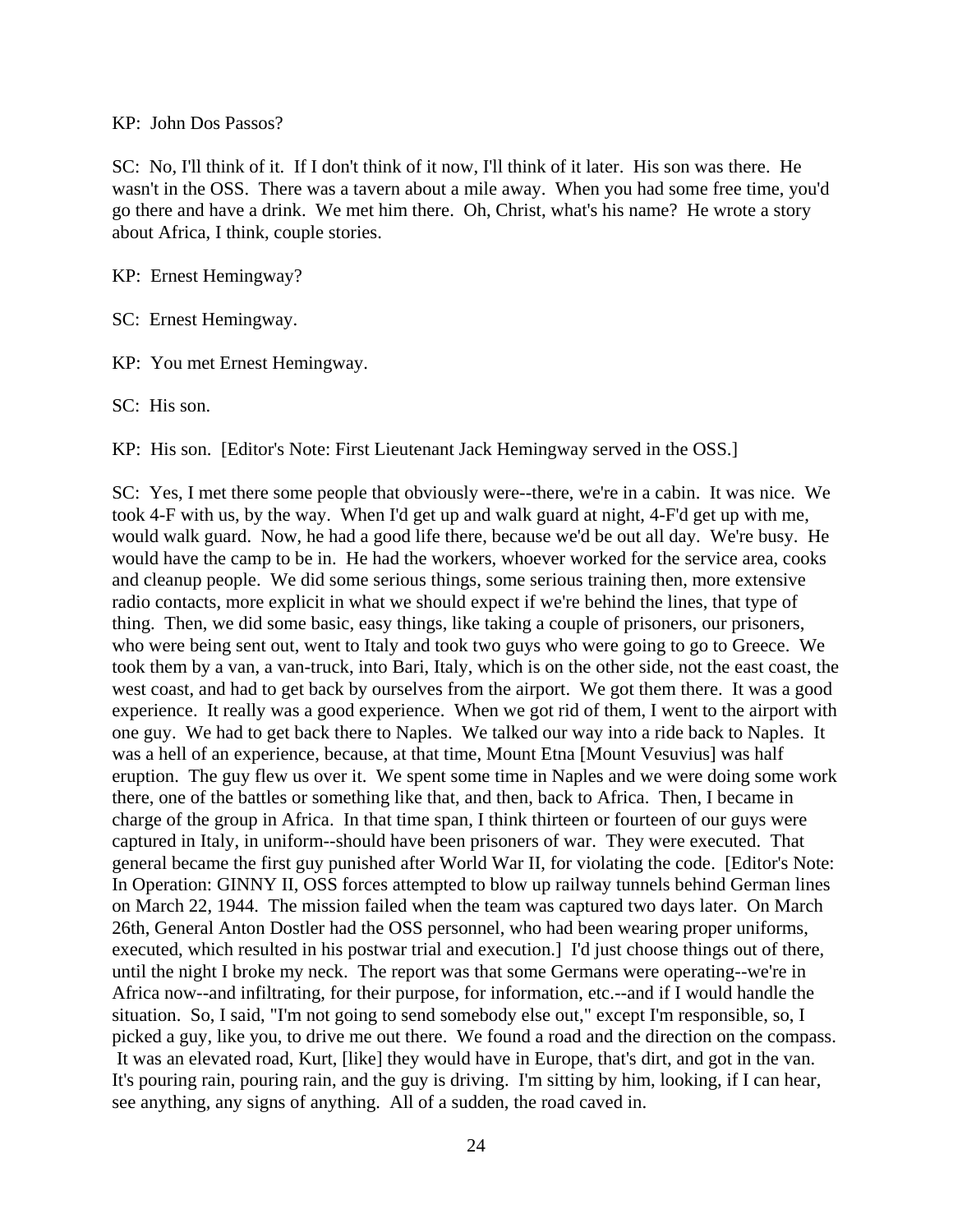## [TAPE PAUSED]

KP: The road caved in.

SC: The road caved in and there was the [gas] tank up there. It was a two-seat in the front, like individual seats, and a backseat, two people, and, actually, a canvas type roof, not enclosed, an open type vehicle. We landed on the roof, upside-down now. Well, I started hearing screaming. It was my friend, the driver. I got out from--the front seats are like this, where you step in, so, when you're turned over, it's like this. It was pouring rain. I was able to crawl out. I don't know how I did it. I got up and I tried to turn this thing over, stupid. I made a serious mistake, not knowing. Anyway, so, I went down. When I went down, Kurt, he must have lost consciousness and I went down. He had my hand and he was screaming. When I say screaming, I mean screaming. All of a sudden, he's quiet, like that. Now, I couldn't get up. I don't know why I couldn't get up, but I couldn't get up. So, I'm lying there, face down, and he's there, dead, with my hand in his hand. I didn't realize right away he's dead, but, then, I knew when the hand went limp, like this. So, I just laid there. I laid there, laid there, laid there, laid there, I don't know how long, but the follow-up system prevailed. When you're not back, they send someone out and they found me. I couldn't stand up or anything. They put me in a vehicle, a van, and drove us back. They, then, finally, got me to Algiers, to a hospital, service Army hospital. I had a broken neck and I don't know how I lived. God kept me alive, because it was a fractured dislocation--I didn't know that day. I had the two vertebrae and, if the vertebrae snaps completely, you're totally paralyzed instead. It was like this, that close, a thousandth of an inch maybe. They put me in traction. I was there for, I guess, twenty-one days or so. I had officers come in, interviewed me. I said, "I know the OSS is going to convert to," we heard the report, "to the CIA and I'd like to volunteer for the CIA." The guy says, "Don't you think you ought to get out of here first." [laughter] Oh, it happens--you can turn that off a minute.

## [TAPE PAUSED]

KP: When did you leave the military?

SC: '45.

KP: 1945. Did breaking your neck …

SC: Yes, I was very fortunate, because they didn't have the ability to treat you then like they do today. I had a plaster cast. I'll tell you a little funny story, if you've got a second.

KP: Yes.

SC: They put a plaster cast on me, from here up.

KP: Almost like in the movies.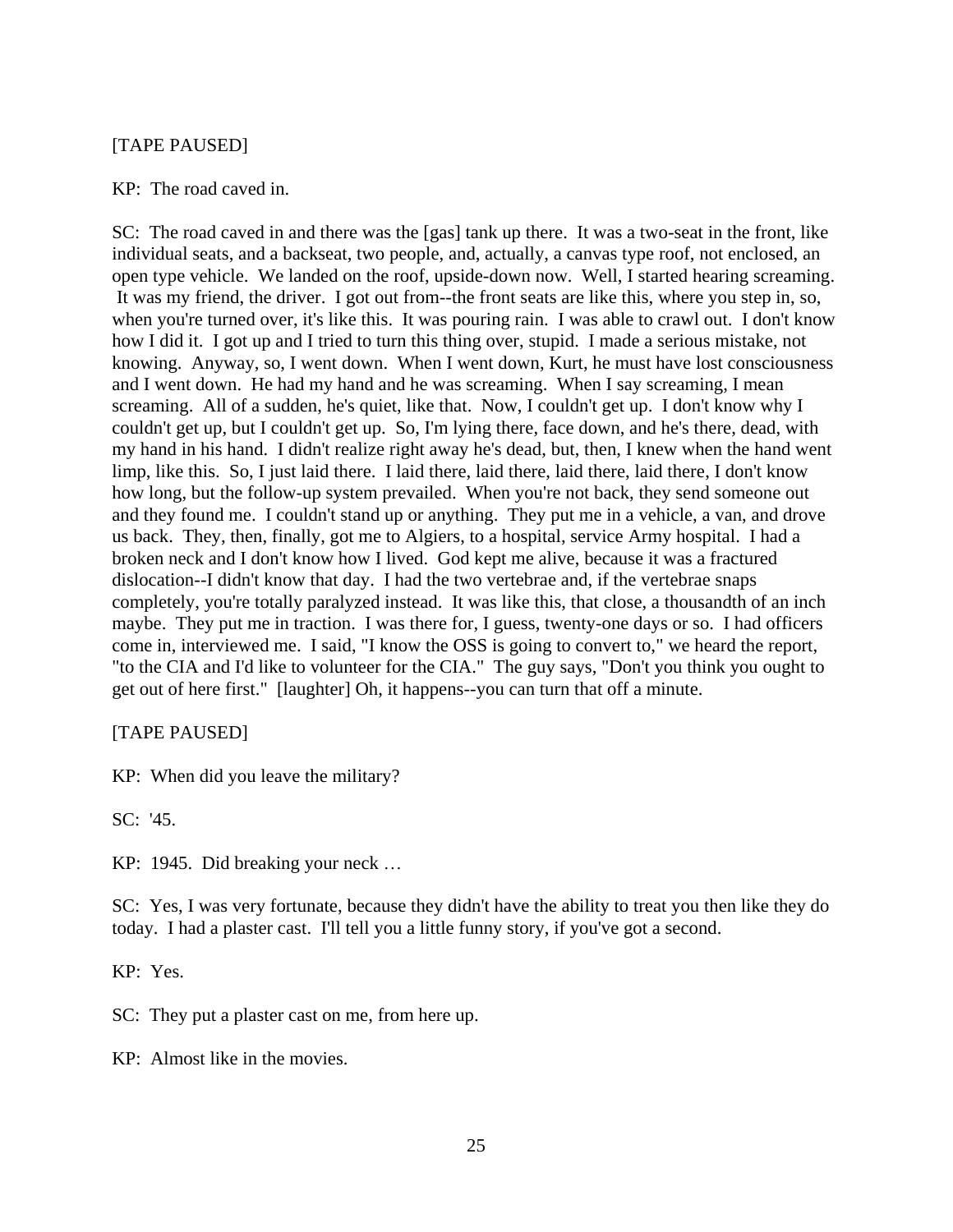SC: Yes, and solid plaster--not today, today, you have the basic leather thing--my whole body, chest down to my waistline. Well, I never moved my head or anything. I was nine months with that cast on.

KP: It must have gotten very uncomfortable.

SC: I ended up in a hospital in Florida. Again, an OSS member came to see me and told me, "Your career is finished," very, very nice. I told him, "I'd like to join the CIA." The guy said to me, "Steve," now, they called me Steve Capestro, "no, that's not going to happen." Anyway, I went to the hospital in Pennsylvania then and contacted my family and my two brothers would come to see me from Avon-by-the-Sea. So, my future wife said, "I'd like to go see Steve, too." So, they drove up and I was talking to the doctor. I said, "Doctor, I have two brothers coming to see me and my girlfriend. Couldn't you just cut this cast a little bit here by my lip? You know, I'm going to see my girlfriend." So, he said, "All right." So, he drew a pencil mark.

[TAPE PAUSED]

SC: When he left, I erased it and I lowered the line. [laughter]

KP: Your future wife saw you in the whole cast.

SC: Oh, yes. I got married when they took the [cast off]. I had the cast for about six-and-a-half months, I guess. That was it. That's Steve Capestro.

KP: Spy movies are an incredible genre. Even in the 1940s, there were all of these movies with secret agents.

SC: *OSS*, do you remember the movie *OSS*?

KP: I have probably seen it on TV.

SC: I think it was James Cagney. That was actually good, actually fair. [Editor's Note: *OSS* was released in 1946 and starred Alan Ladd.]

KP: What was real and what was not?

SC: I would say *OSS* was pretty much true. Of course, in retrospect, now, we all thought that "Wild Bill" Donovan was God.

KP: You sensed that the organization felt that way.

SC: Oh, he was. Well, he was, I guess, known throughout the country with the OSS. Nobody knew what OSS was. That movie, I would say, was pretty good.

KP: Close to your experiences.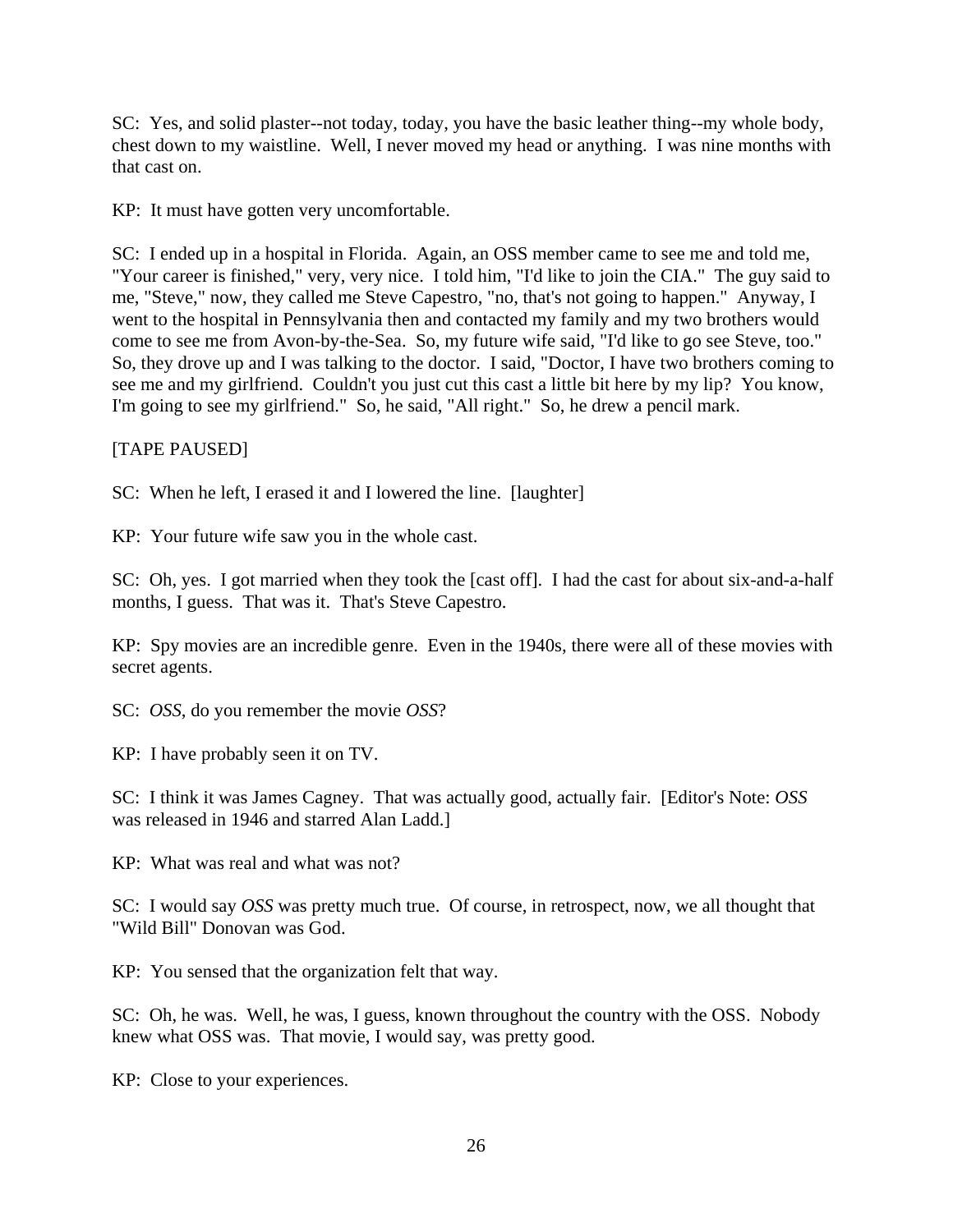SC: Close, I think really honest, because the people can see. It didn't exaggerate to the Nth degree. Everything's exaggerated a little bit, to make a guy a big hero, but it was basically down-to-Earth, not using the right names, all that stuff. Most of the ones I saw at World War II time were pretty damn good.

KP: What parts of these movies are inaccurate? What myths do people have?

SC: I think overplaying what you really go through, to a degree. Some of the stuff I talked about, some of it's basic. The difference is, for example, taking the training overseas, behind lines that are not friendly lines or doing the training in Camp Kilmer or West Virginia, there's a hell of a difference. If you get out on a highway in West Virginia, you hitchhike home, no problem.

KP: Yes, not in North Africa.

SC: Getting over that fence that I talked about [with] the dog, I don't know, if people came out, if they'd have been the enemies. They could have robbed me, personally or out of hate for the Americans. Of course, I saw that many nights on training sessions in Africa, and, also, a little bit in Italy, I saw it there. More in Africa, there were. Their soldiers would see us, Americans, and, talking French, I could see they were saying nasty, nasty things. It concerned me, sometimes, on training missions that, if they found you alone, what would the result be, would have been hijacked wallets and stuff? I don't know.

KP: Did you have much contact with people in Algeria and other parts of North Africa?

SC: No, not really. You're so busy training and stuff, you didn't. In Algiers, specifically, we'd get to town. If we got there one night a week, we're lucky, but you didn't go all night, because you've got to hitchhike back. [laughter] That's taking your life in your hands, too. So, no, in Italy, a little bit more; around the City of Naples, we saw some, but I saw anti-American there, but I didn't see them with a vengeance. I'd guess, too, that a lot of Italians had family over here. So, there was a mixed reaction. I think, also, a lot of them thought we were trying to help them, sincerely, because everybody didn't like Mussolini, everybody didn't like Fascist leaders. The Italian people are artistic in nature. I think Hungary's the same. There would be both, for example, but you can enjoy a night out in Italy. I knew the language and I could talk it. One night in Italy, though, I think I was being followed. I used a routine. I'd start with the guy, the person behind me, me and my friend, we're walking, a guy, and, if the fellow's walking that way, you'd boost your paces up. Now, when you felt the guy in the back was boosting his paces up, then, you'd slow your paces down. He slowed his down, you stop him.

KP: You did that.

SC: Yes, that's part of your training. I'm being followed. You'd get to a corner, you turn, run like hell, and then, he didn't know which direction you're going in. You'd lose him. I did that more than once. That's it.

KP: Did you stay in touch with any of the people you met in the OSS?